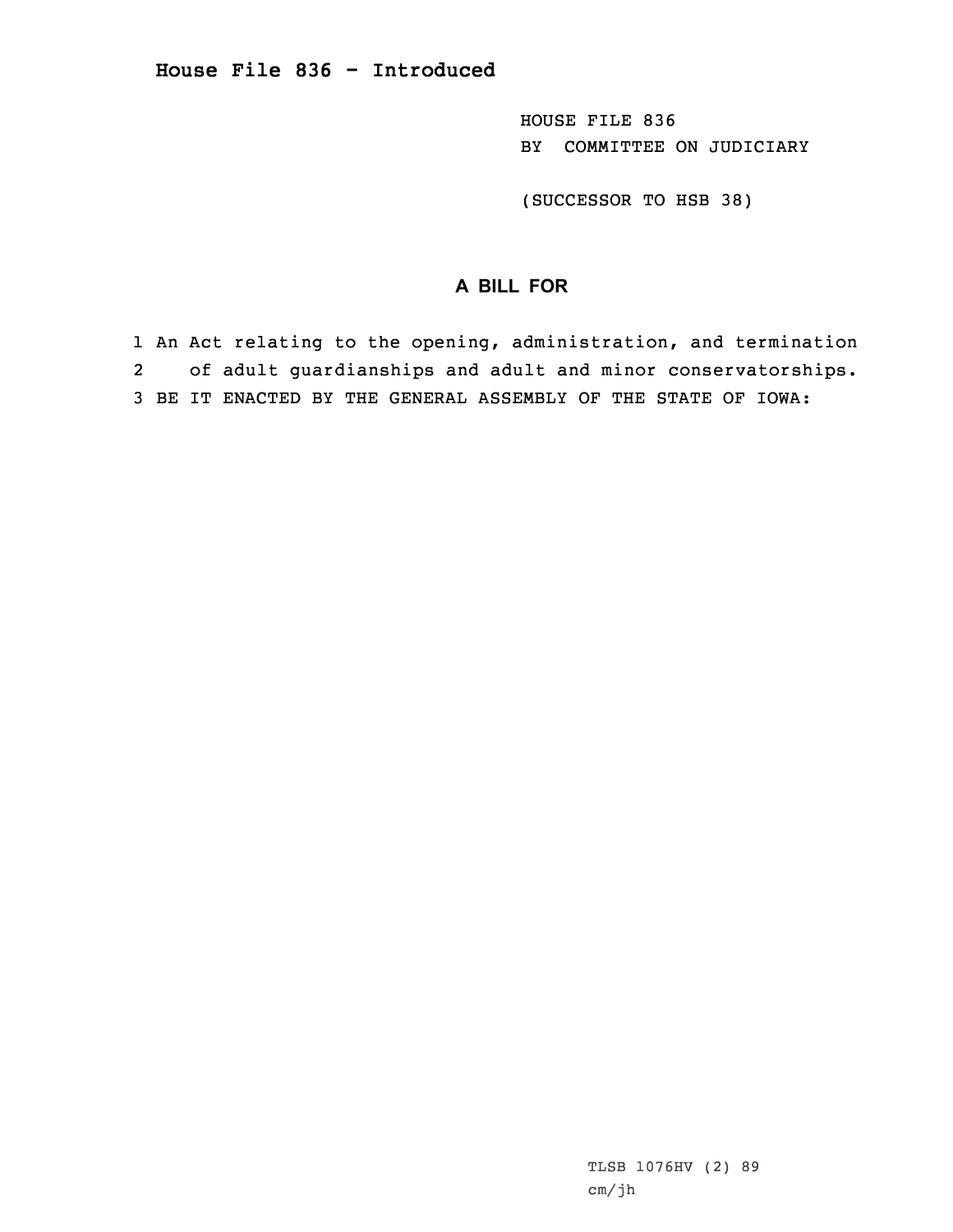1 DIVISION I 2 ADULT GUARDIANSHIPS AND MINOR AND ADULT CONSERVATORSHIPS Section 1. Section 235B.6, subsection 2, paragraph d, Code 2021, is amended by adding the following new subparagraph: NEW SUBPARAGRAPH. (7) To <sup>a</sup> district court conducting checks of the dependent adult abuse registry for all proposed guardians and conservators pursuant to section 633.564. Sec. 2. Section 633.556, subsections 4, 5, and 8, Code 2021, are amended to read as follows: 4. The petition shall list the name and address of all ll of the <del>petitioner and the petitioner's relationship to the</del> 12 <del>respondent</del> following: *a.* The respondent. 14 *b.* The petitioner and the petitioner's relationship to the respondent. *c.* The proposed guardian or conservator and the reason the proposed guardian or conservator should be selected. 5. The petition shall list the name and address, to the extent known, of the following: *a.* The name and address of the proposed guardian and the reason the proposed guardian should be selected. 22 *b.* Any spouse of the respondent. *c.* Any adult children of the respondent. 24 *d.* Any parents of the respondent. *e.* Any adult, who has had the primary care of the respondent 26 or with whom the respondent has lived for at least any time 27 during the six months prior to immediately preceding the filing of the petition, or any institution or facility where the 29 respondent has resided for at least six months prior to any time during the six months immediately preceding the filing of the petition. *f.* Any legal representative or representative payee of the respondent. *g.* Any person designated as an attorney in fact in <sup>a</sup> durable power of attorney for health care which is valid under chapter

-1-

LSB 1076HV (2) 89 cm/jh 1/31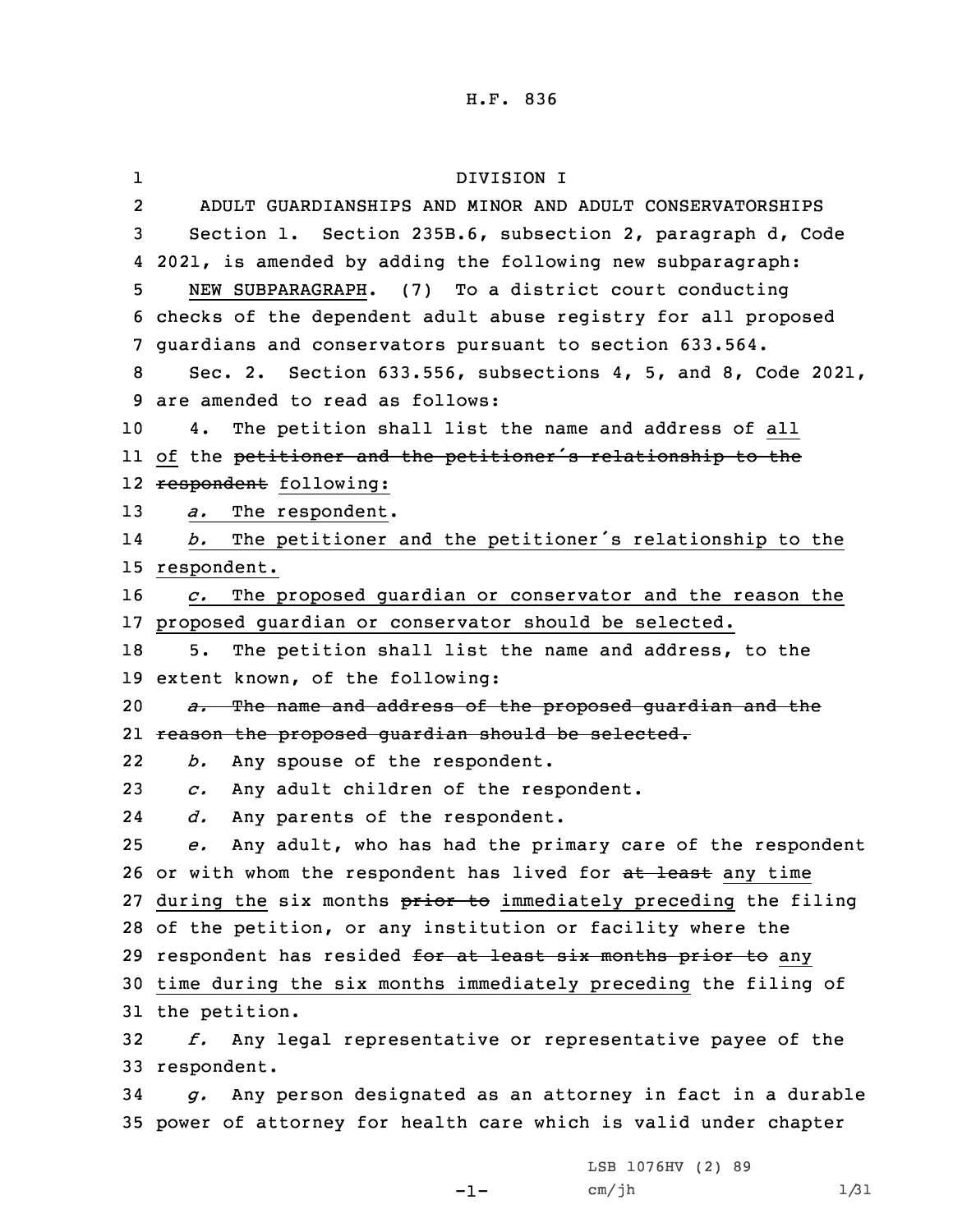1 144B, or any person designated as an agent in <sup>a</sup> durable power 2 of attorney which is valid under [chapter](https://www.legis.iowa.gov/docs/code/2021/633B.pdf) 633B.

 8. The petition for conservator shall provide <sup>a</sup> brief description of the respondent's alleged functional limitations that make the respondent unable to communicate or carry out important decisions concerning the respondent's financial affairs. <sup>A</sup> petition for guardian shall provide <sup>a</sup> brief description of the respondent's alleged functional limitations

<sup>9</sup> that make the respondent unable to provide for the respondent's 10 safety, or to provide for necessities.

11 Sec. 3. Section 633.560, subsection 3, Code 2021, is amended 12 to read as follows:

 3. The court shall require the proposed guardian or conservator to attend the hearing on the petition but the court may excuse the proposed guardian's or conservator's attendance for good cause shown.

17 Sec. 4. Section 633.561, subsection 6, Code 2021, is amended 18 to read as follows:

 6. If the court determines that it would be in the respondent's best interest to have legal representation with respect to any further proceedings in <sup>a</sup> guardianship or conservatorship, the court may appoint an attorney to represent the respondent at the expense of the respondent or the respondent's estate, or if the respondent is indigent the cost of the court appointed attorney shall be assessed against the county in which the proceedings are pending.

27 Sec. 5. Section 633.562, subsections 1 and 3, Code 2021, are 28 amended to read as follows:

 1. If the court determines that the appointment of <sup>a</sup> court visitor would be in the best interest of the respondent, the court shall appoint <sup>a</sup> court visitor at the expense of the respondent or the respondent's estate, or, if the respondent is indigent, the cost of the court visitor shall be assessed against the county in which the proceedings are pending. The court may appoint any qualified person as <sup>a</sup> court visitor

 $-2-$ 

LSB 1076HV (2) 89  $cm/jh$  2/31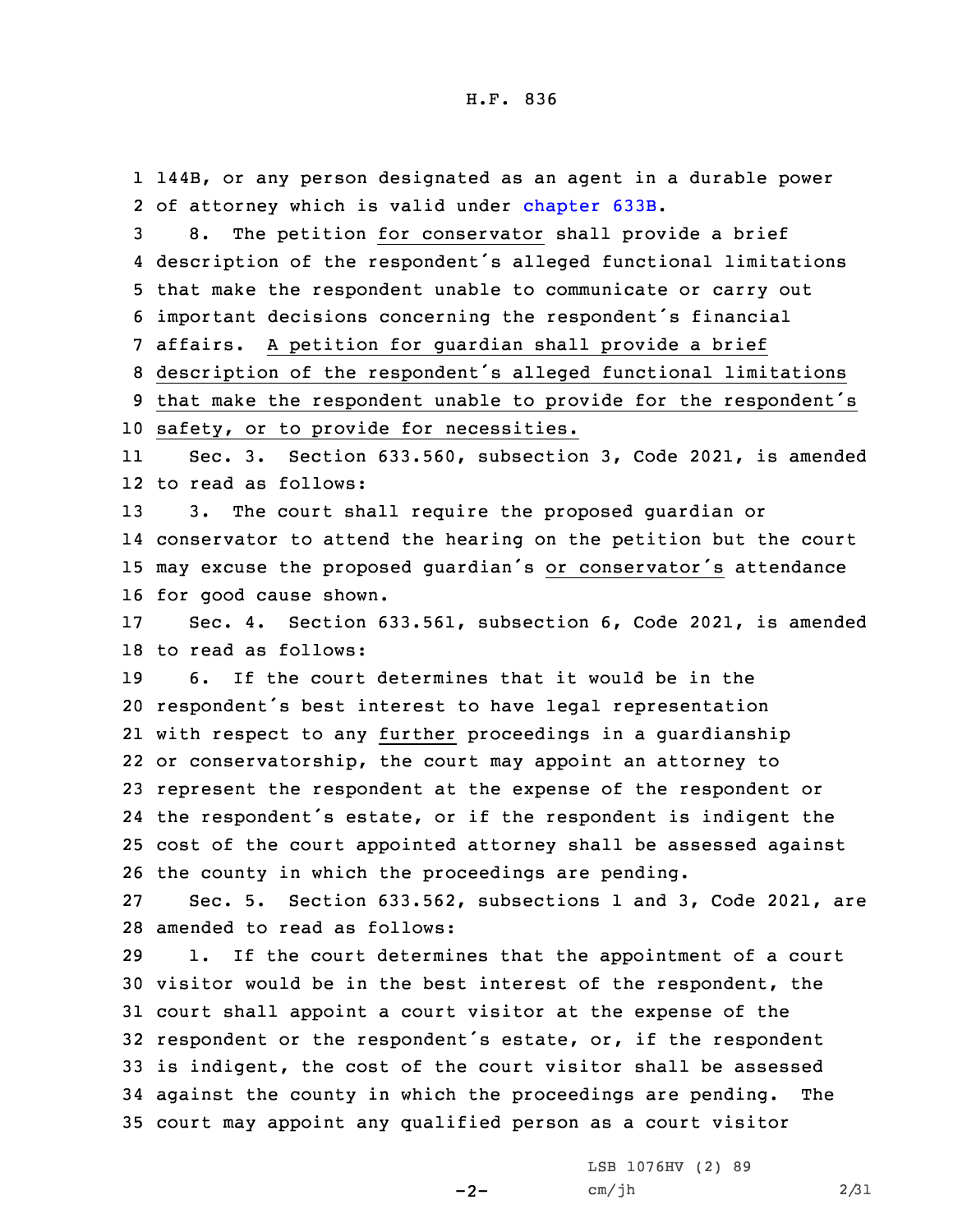in <sup>a</sup> guardianship or conservatorship proceeding. <sup>A</sup> person is qualified to serve as <sup>a</sup> court visitor if the court determines the person has demonstrated sufficient knowledge of guardianships or conservatorships to adequately perform the duties in subsection 3. 3. Unless otherwise enlarged or circumscribed by the court, the duties of <sup>a</sup> court visitor with respect to the respondent shall include all of the following: *a.* Conducting an initial in-person interview with the respondent. 11 *b.* Explaining to the respondent the substance of the 12 petition $_{\mathcal{T}}$  and the purpose and effect of the guardianship or 13 conservatorship proceeding, the rights of the respondent at the hearing, and the general powers and duties of <sup>a</sup> guardian 15 or conservator. *c.* Determining, to the extent possible, the views of the 17 respondent regarding the proposed guardian or conservator $\tau$ 18 the proposed quardian's or conservator's powers and duties, and the scope and duration of the proposed guardianship or conservatorship. 21 Sec. 6. Section 633.562, Code 2021, is amended by adding the following new subsection: NEW SUBSECTION. 7. <sup>A</sup> court visitor shall be discharged from all further duties upon appointment of <sup>a</sup> guardian or conservator, unless otherwise ordered by the court. The court may order <sup>a</sup> court visitor to continue to serve if the court determines continued service would be in the best interest of the protected person. If the court continues the service of the court visitor, the court may limit the direct duties of the court visitor as the court deems necessary. The court visitor shall thereafter continue to serve until discharged by the 32 court.

33 Sec. 7. Section 633.563, subsection 1, Code 2021, is amended 34 by adding the following new paragraph:

 $-3-$ 

35 NEW PARAGRAPH. *c.* The petition is for opening <sup>a</sup>

LSB 1076HV (2) 89 cm/jh 3/31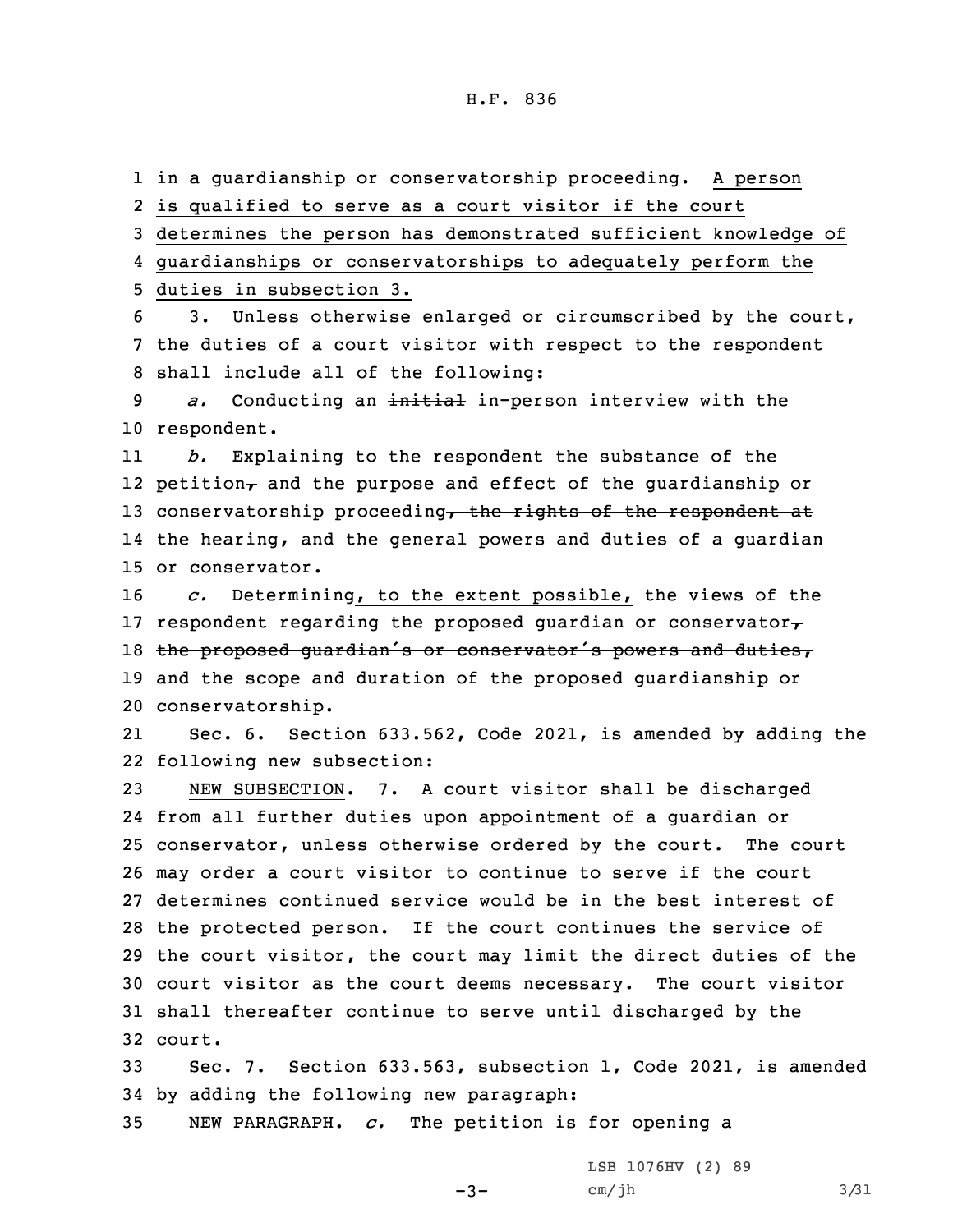1 conservatorship for <sup>a</sup> minor.

2 Sec. 8. Section 633.564, subsections 1 and 2, Code 2021, are 3 amended to read as follows:

4 1. The court shall request criminal record checks and checks of the child abuse, dependent adult abuse, and sexual offender registries in this state for all proposed guardians and conservators, other than financial institutions with Iowa trust powers, unless <sup>a</sup> proposed guardian or conservator has undergone the required background checks required by this section within the six months prior to the filing of <sup>a</sup> petition and the background check has been provided to the court. 12 2. The court shall review the results of background checks in determining the suitability of <sup>a</sup> proposed guardian or conservator for appointment, and may, for good cause shown, share the results of background checks with the respondent, the respondent's attorney, the protected person's attorney, and the proposed guardian or conservator. Sec. 9. Section 633.569, Code 2021, is amended to read as 19 follows: **633.569 Emergency appointment of temporary guardian or conservator.** 22 1. <sup>A</sup> person authorized to file <sup>a</sup> petition under section 23 633.552, [633.553](https://www.legis.iowa.gov/docs/code/2021/633.553.pdf), or [633.554](https://www.legis.iowa.gov/docs/code/2021/633.554.pdf) 633.556 or 633.557 may file an application for the emergency appointment of <sup>a</sup> temporary guardian or conservator. 2. Such application shall state all of the following: *a.* The name and address of the respondent. *0b.* The name and address of the petitioner and the petitioner's relationship to the respondent. *b.* The name and address of the proposed guardian or conservator and the reason the proposed guardian or conservator should be selected. *0c.* The names and addresses, to the extent known, of any other persons who must be named in the petition for appointment of <sup>a</sup> guardian or conservator under section 633.556 or 633.557.

LSB 1076HV (2) 89

 $-4-$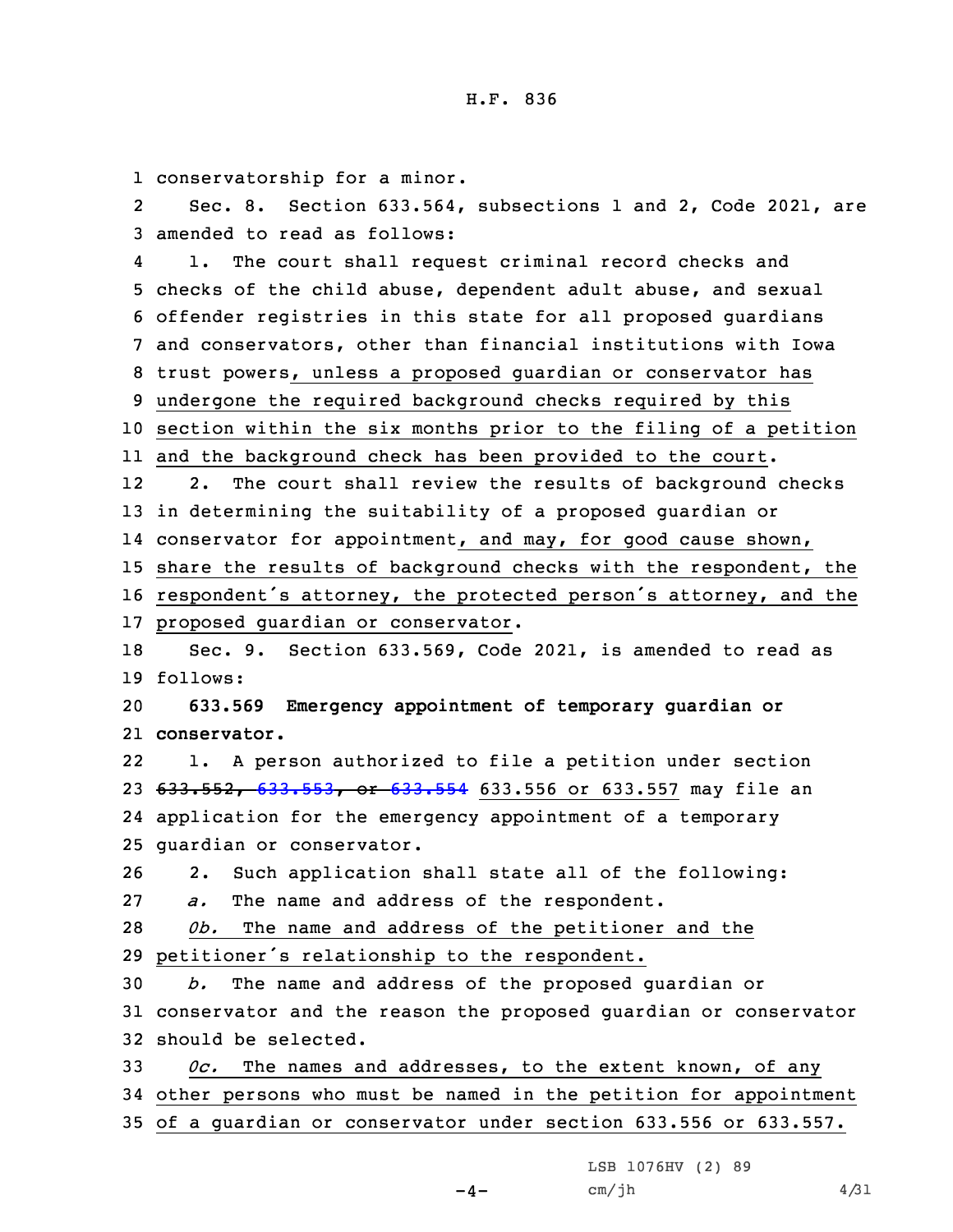1 *c.* The reason the emergency appointment of <sup>a</sup> temporary 2 guardian or conservator is sought.

 3. The court may enter an ex parte order appointing <sup>a</sup> temporary guardian or conservator on an emergency basis under this section if the court finds that all of the following conditions are met:

7 *a.* There is not sufficient time to file <sup>a</sup> petition and hold 8 a hearing pursuant to section 633.552, [633.553](https://www.legis.iowa.gov/docs/code/2021/633.553.pdf), or 633.554 9 633.556, 633.557, 633.558, 633.559, or 633.560.

 *b.* The appointment of <sup>a</sup> temporary guardian or conservator is necessary to avoid immediate or irreparable harm to the respondent before <sup>a</sup> hearing with notice to the respondent can 13 be held.

14 *c.* There is reason to believe that the basis for appointment 15 of guardian or conservator exists under section 633.552, 16 [633.553](https://www.legis.iowa.gov/docs/code/2021/633.553.pdf), or [633.554](https://www.legis.iowa.gov/docs/code/2021/633.554.pdf) 633.556 or 633.557.

 4. Notice of <sup>a</sup> petition for the appointment of <sup>a</sup> temporary guardian or conservator and the issuance of an ex parte order appointing <sup>a</sup> temporary guardian or conservator shall be provided to the respondent, the respondent's attorney, and any other person the court determines should receive notice.

22 5. Upon the issuance of an ex parte order, if the respondent is an adult, the respondent may file <sup>a</sup> request for <sup>a</sup> hearing. If the respondent is <sup>a</sup> minor, the respondent, <sup>a</sup> parent having legal custody of the respondent, or any other person having legal custody of the respondent may file <sup>a</sup> written request for <sup>a</sup> hearing. Such hearing shall be held no later than seven days after the filing of <sup>a</sup> written request.

 6. The powers of the temporary guardian or conservator set forth in the order of the court shall be limited to those necessary to address the emergency situation requiring the appointment of <sup>a</sup> temporary guardian or conservator.

33 7. The temporary guardianship or conservatorship shall 34 terminate within thirty days after the order is issued unless 35 extended by the court.

 $-5-$ 

LSB 1076HV (2) 89  $cm/jh$  5/31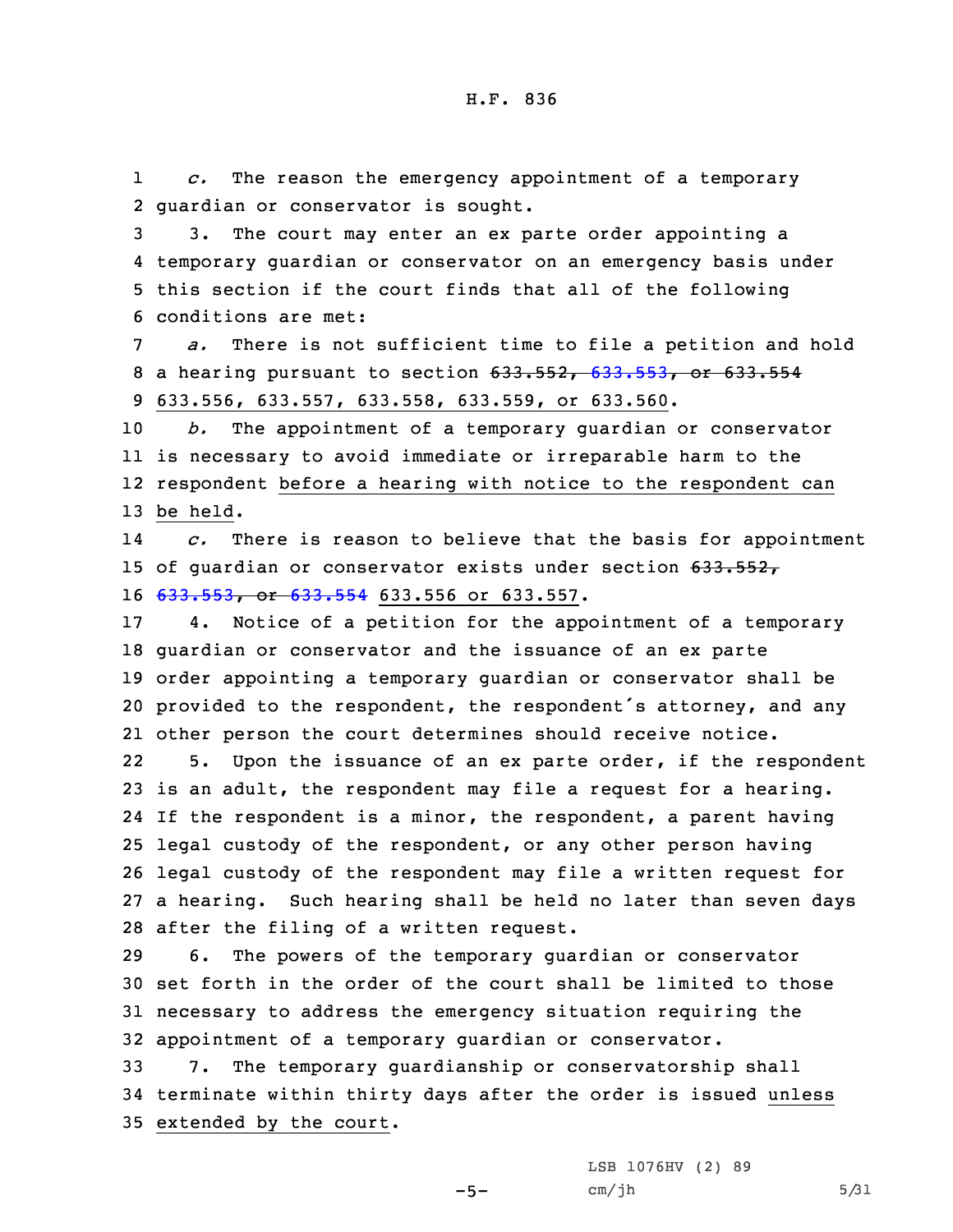1 8. The temporary guardian or conservator shall submit any other report the court requires. Sec. 10. Section 633.570, subsections 1 and 2, Code 2021, are amended to read as follows: 1. In <sup>a</sup> proceeding for the appointment of <sup>a</sup> guardian, the respondent shall be given written notice which advises the 7 respondent of the powers that the court may grant a quardian 8 may exercise without court approval pursuant to the powers set 9 out in section 633.635, [subsection](https://www.legis.iowa.gov/docs/code/2021/633.635.pdf) 2, and the powers that the guardian may exercise only with court approval pursuant to set out in section 633.635, [subsection](https://www.legis.iowa.gov/docs/code/2021/633.635.pdf) 3. 12 2. In <sup>a</sup> proceeding for the appointment of <sup>a</sup> conservator, the respondent shall be given written notice which advises the 14 respondent <del>of the powers</del> that the court may grant a conservator 15 may exercise without court approval pursuant to section 633.646 16 and the powers that the guardian may exercise only with court 17 approval pursuant to section [633.647](https://www.legis.iowa.gov/docs/code/2021/633.647.pdf) the powers set out in sections 633.641 and 633.642. Sec. 11. Section 633.635, subsection 1, Code 2021, is amended to read as follows: 21 1. The order by the court appointing <sup>a</sup> guardian shall state the factual basis for the guardianship pursuant to section 633.552 and the date on which the first reporting period for the guardianship shall end. Sec. 12. Section 633.635, subsection 2, unnumbered paragraph 1, Code 2021, is amended to read as follows: Based upon the evidence produced at the hearing, the court may grant <sup>a</sup> guardian the following powers and duties with 29 respect to a protected person which may be exercised without prior court approval: Sec. 13. NEW SECTION. **633.640A Powers of conservator upon appointment.** 1. The order by the court appointing <sup>a</sup> conservator shall state the basis for the conservatorship pursuant to section

-6-

35 633.553 or pursuant to section 633.554.

LSB 1076HV (2) 89  $cm/jh$  6/31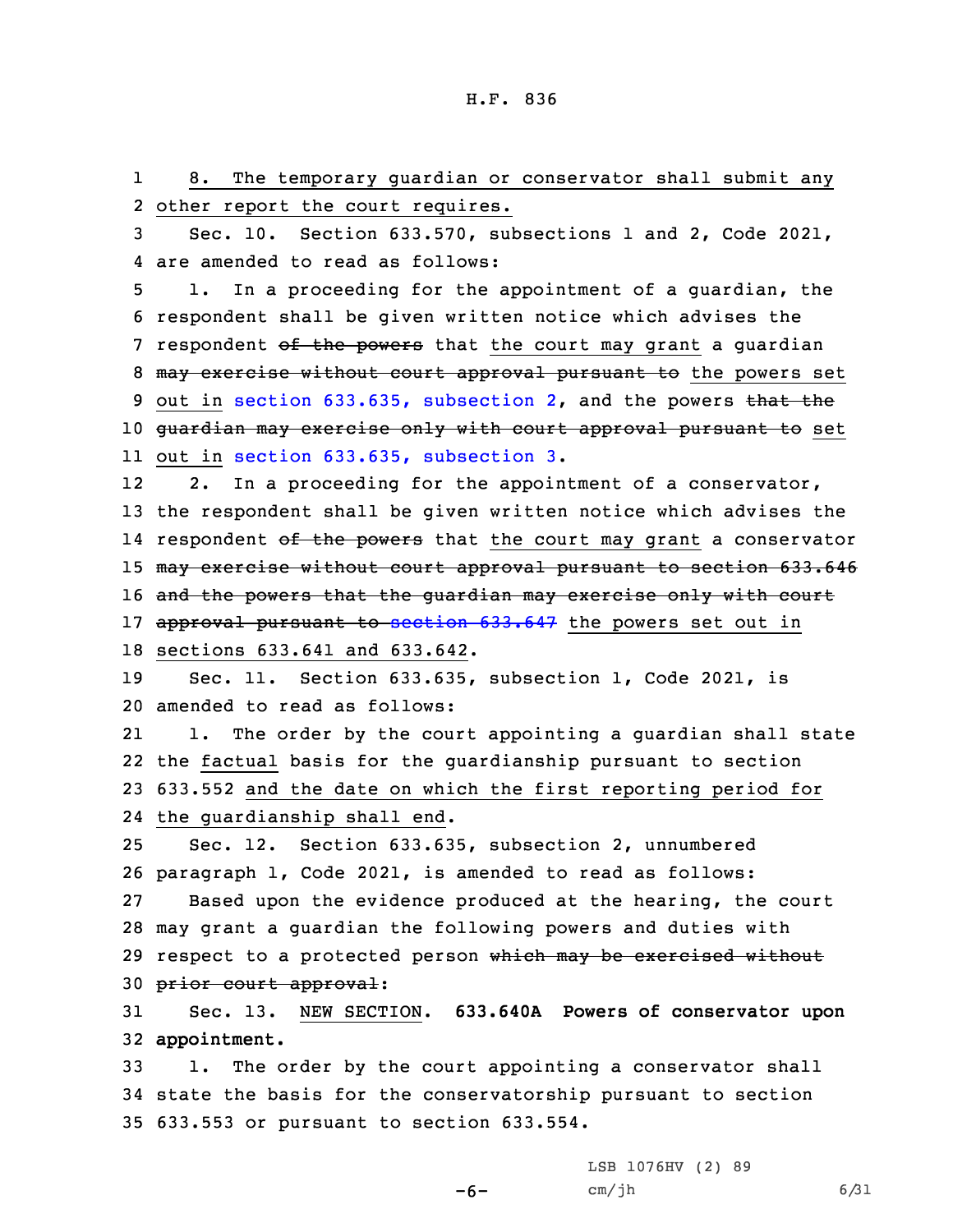1 2. Upon appointment, the conservator may exercise the 2 powers relating to all fiduciaries as set out in sections 3 633.63 through 633.162, unless expressly modified by the court, 4 without prior court approval.

 3. Until such time as the conservator files an initial financial management plan and such plan is approved by the court as required by section 633.670, subsection 1, the conservator may exercise the following powers with respect to <sup>a</sup> protected person without court approval except as otherwise ordered by the court:

11 *a.* Collect, receive, and receipt for any principal or income 12 of the protected person.

13 *b.* Receive property of the protected person from any source. 14 *c.* Continue to hold any investment or other property of the 15 protected person.

16 *d.* Pay insurance premiums on existing policies, utilities, 17 taxes, care costs, medical and dental expenses, and serve as 18 representative payee for social security purposes.

19 *e.* Sell and transfer personal property of <sup>a</sup> perishable 20 nature and personal property for which there is <sup>a</sup> regularly 21 established market.

22 4. Powers conferred upon appointment of <sup>a</sup> conservator will continue only until the court has approved the conservator's initial financial plan. The continuation of any powers conferred upon appointment must be requested by <sup>a</sup> conservator in the initial financial plan and may be continued only if the initial financial plan is approved by the court.

28 Sec. 14. Section 633.641, Code 2021, is amended to read as 29 follows:

30 **633.641 Duties of conservator.**

31 1. <sup>A</sup> conservator is <sup>a</sup> fiduciary and has duties of prudence 32 and loyalty to the protected person.

33 2. In investing and selecting specific property for 34 distribution, <sup>a</sup> conservator shall consider any estate plan or 35 other donative, nominative, or appointive instrument of the

 $-7-$ 

LSB 1076HV (2) 89  $cm/jh$  7/31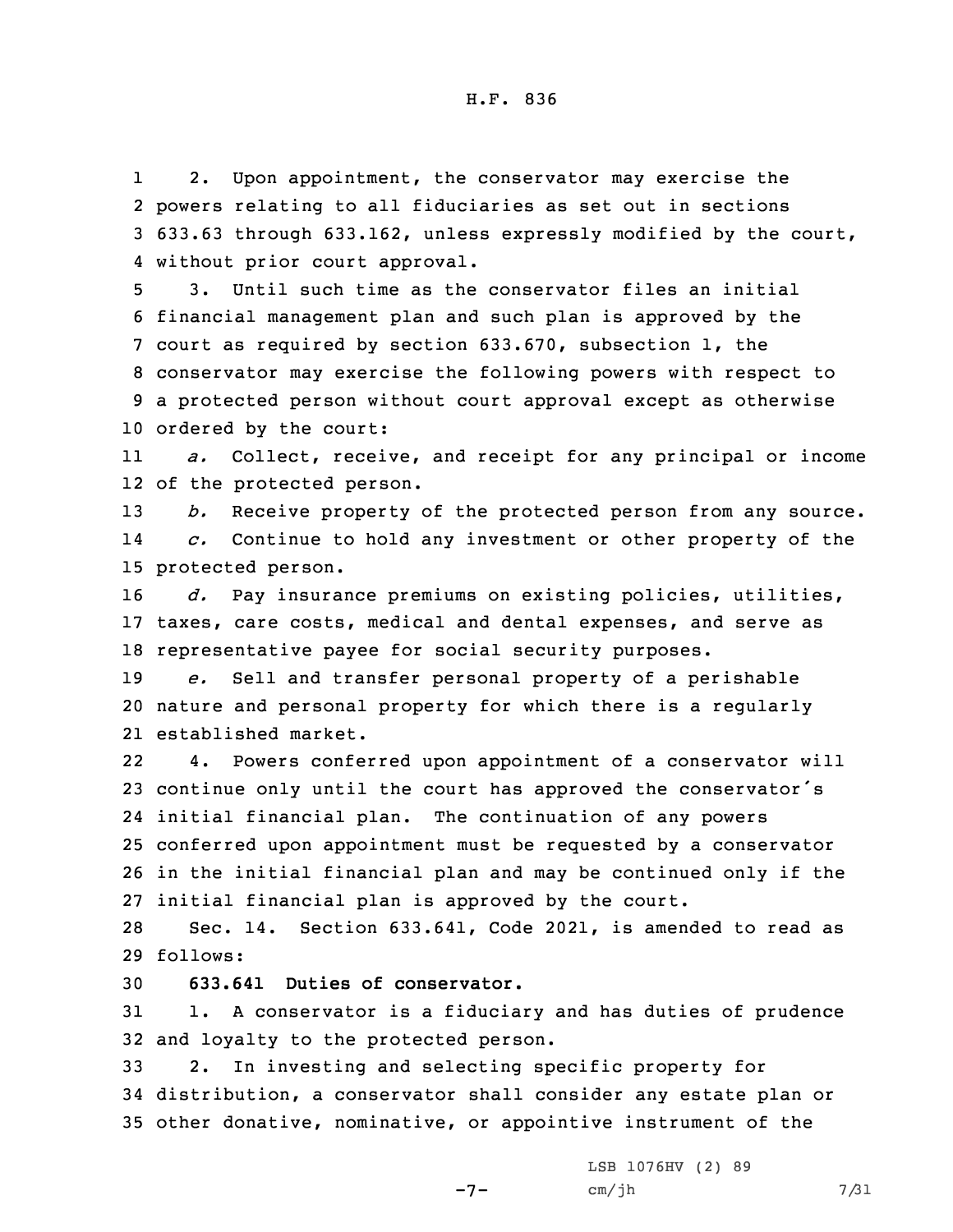#### H.F. 836

1 protected person, known to the conservator.

2 3. If <sup>a</sup> protected person has executed <sup>a</sup> valid power of attorney under [chapter](https://www.legis.iowa.gov/docs/code/2021/633B.pdf) 633B, the conservator shall act in accordance with the applicable provisions of chapter 633B If the court appoints <sup>a</sup> conservator for <sup>a</sup> protected person who has previously executed <sup>a</sup> valid power of attorney under chapter 633B, the power of attorney is suspended unless the power of attorney provides otherwise or the court appointing the conservator orders that the power of attorney should continue. If the power of attorney continues, the agent is accountable to the conservator as well as the principal. The power of attorney shall be reinstated upon termination of the conservatorship as <sup>a</sup> result of the principal regaining

14 capacity.

 4. The conservator shall report to the department of human services the protected person's assets and income, if the protected person is receiving medical assistance under chapter 249A. Such reports shall be made upon establishment of <sup>a</sup> conservatorship for an individual applying for or receiving medical assistance, upon application for benefits on behalf of the protected person, upon annual or semiannual review of continued medical assistance eligibility, when any significant change in the protected person's assets or income occurs, or as otherwise requested by the department of human services. Written reports shall be provided to the department of human services office for the county in which the protected person resides or the office in which the protected person's medical assistance is administered.

 5. When investing and selecting specific property for distribution, <sup>a</sup> conservator shall consider any estate plan or other donative, nominative, or appointive instrument of the protected person which is known to the conservator. Sec. 15. Section 633.642, Code 2021, is amended to read as

 $-8-$ 

34 follows:

35 **633.642 Responsibilities of conservator.**

LSB 1076HV (2) 89  $cm/jh$  8/31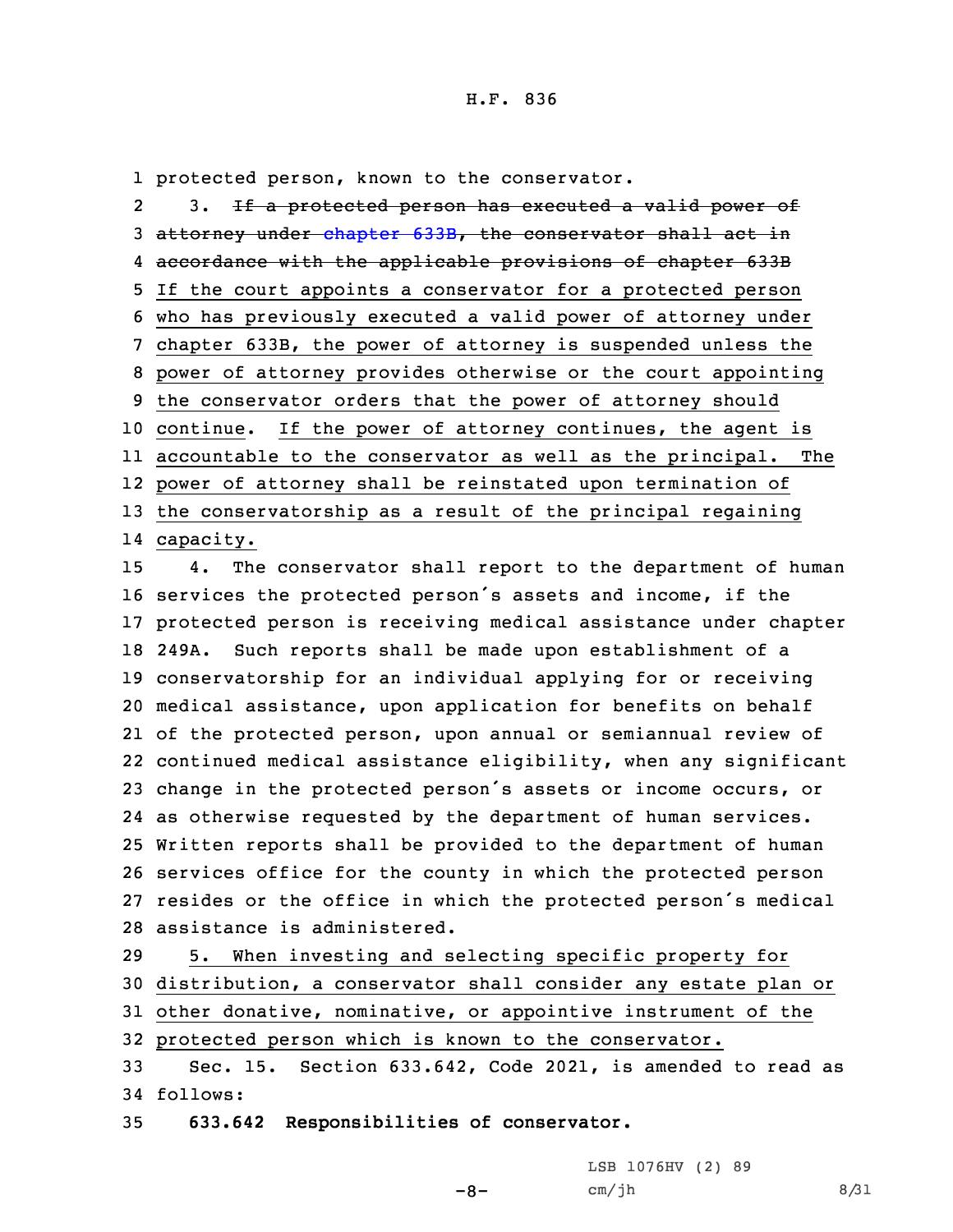11. Except as otherwise ordered by the court, a conservator must give notice to persons entitled to notice and receive specific prior authorization by the court before the conservator may take any other action on behalf of the 5 protected person. These other powers Powers requiring court approval include but are not limited to the authority of the conservator to:

8 1. *a.* Invest the protected person's assets consistent with 9 section 633.123.

 $\rightarrow$  2. *b.* Make gifts on the protected person's behalf from conservatorship assets to persons or religious, educational, scientific, charitable, or other nonprofit organizations to whom or to which such gifts were regularly made prior to the conservator's appointment; or on <sup>a</sup> showing that such gifts would benefit the protected person from the perspective of gift, estate, inheritance, or other taxes. No gift shall be allowed which would foreseeably prevent adequate provision for the protected person's best interest.

19 3. *c.* Make payments consistent with the conservator's plan 20 described above directly to the protected person or to others 21 for the protected person's education and training needs.

22 4. *d.* Use the protected person's income or assets to 23 provide for any person that the protected person is legally 24 obligated to support.

25 5. *e.* Compromise, adjust, arbitrate, or settle any claim by 26 or against the protected person or the conservator.

27 6. *f.* Make elections for a protected person who is the surviving spouse as provided in sections [633.236](https://www.legis.iowa.gov/docs/code/2021/633.236.pdf) and [633.240](https://www.legis.iowa.gov/docs/code/2021/633.240.pdf). 7. *g.* Exercise the right to disclaim on behalf of the protected person as provided in [section](https://www.legis.iowa.gov/docs/code/2021/633E.5.pdf) 633E.5.

 8. *h.* Sell, mortgage, exchange, pledge, or lease the protected person's real and personal property consistent with subchapter VII, part 6 of this chapter regarding sale of property from <sup>a</sup> decedent's estate.

35 2. Before exercising any of the powers granted pursuant to

 $-9-$ 

LSB 1076HV (2) 89  $cm/jh$  9/31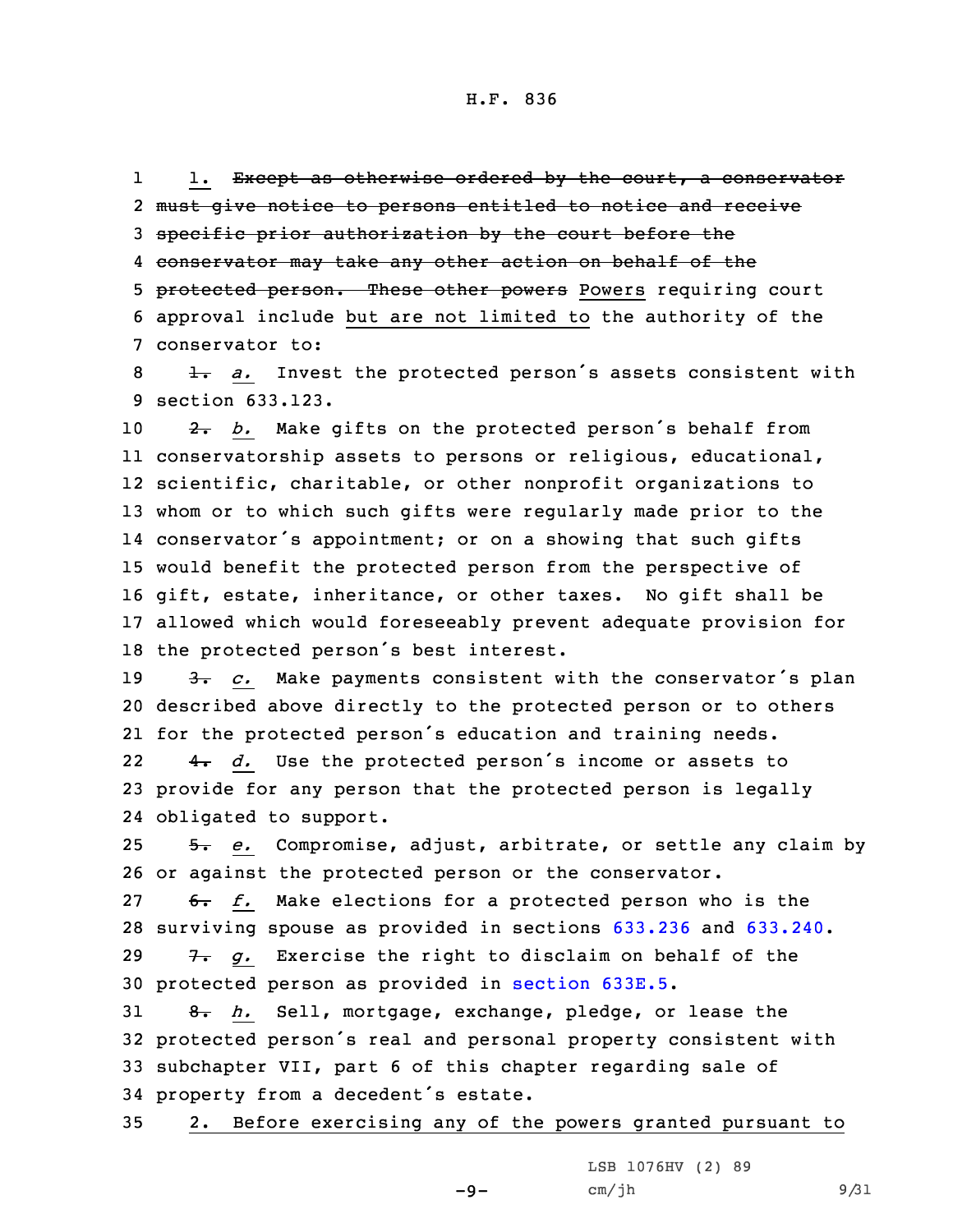### H.F. 836

1 this section, the powers must be added to the conservator's

2 initial or amended financial plan and approved by the court.

3 Sec. 16. Section 633.669, Code 2021, is amended to read as 4 follows:

5 **633.669 Reporting requirements —— assistance Reports by clerk** 6 **guardians.**

7 1. A guardian appointed by the court under this [chapter](https://www.legis.iowa.gov/docs/code/2021/633.pdf) 8 shall file with the court the following written verified 9 reports which shall not be waived by the court:

 *a.* An initial care plan filed within sixty days of appointment. The information in the initial care plan shall include but not be limited to the following information: (1) The current residence of the protected person and the guardian's plan for the protected person's living arrangements. (2) The guardian's plan for payment of the protected

<sup>16</sup> person's living expenses and other expenses.

<sup>17</sup> (3) The protected person's health status and health care <sup>18</sup> needs, and the guardian's plan for meeting the protected 19 person's needs for medical, dental, and other health care 20 needs.

21 (4) If applicable, the guardian's plan for the provision of other professional services needed by the protected person. (5) If applicable, the guardian's plan for meeting the educational, training, and vocational needs of the protected person. If applicable, for protected persons with conservatorships, any action the guardian plans to take to develop or restore the ability of the protected person to

28 manage the conservatorship estate.

 (6) If applicable, the guardian's plan for facilitating the participation of the protected person in social activities. (7) The guardian's plan for facilitating contacts between the protected person and the protected person's family members 33 and other significant persons significant in the life of the protected person.

<sup>35</sup> (8) The guardian's plan for contact with, and activities on

 $-10-$ 

LSB 1076HV (2) 89 cm/jh 10/31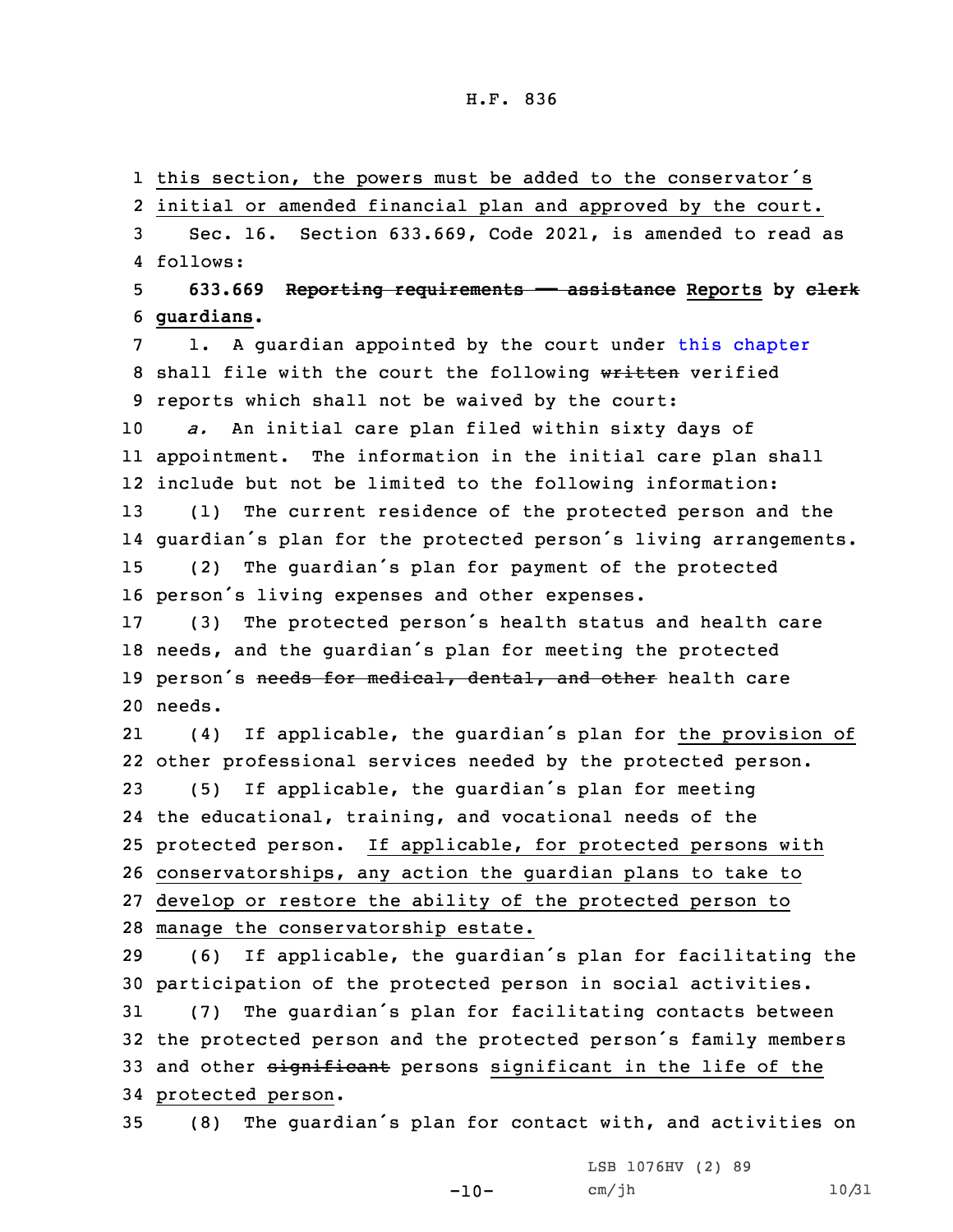1 behalf of, the protected person.

2 (9) An estimate of the total amount and type of fees the guardian anticipates charging per year and <sup>a</sup> statement of justification for charging that fee. *0b.* The guardian shall file an amended care plan when there has been <sup>a</sup> significant change in the circumstances or the guardian seeks to deviate significantly from the plan. The guardian must obtain court approval of the amended plan before implementing any of its provisions. *b.* An annual report, filed within sixty days of the close of the reporting period, unless the court otherwise orders on 12 good cause shown. The <del>information in the</del> annual report shall include but not be limited to the following information: 14 (1) The current living arrangements of the protected 15 person. (2) The sources of payment for the protected person's living expenses and other expenses. (3) <sup>A</sup> description, if applicable, of the following: 19 (a) The protected person's physical and mental health 20 status and the medical, dental, and other professional health services provided to the protected person. 22 (b) If applicable, the protected person's employment status and the educational, training, and vocational services provided to the protected person. (c) The contact of the protected person with family members and other significant persons. (d) The nature and extent of the guardian's visits with, and activities on behalf of, the protected person. (4) The guardian's recommendation as to the need for continuation of the guardianship. (5) The ability of the guardian to continue as guardian. (6) The need of the guardian for assistance in providing or arranging for the provision of the care and protection of the protected person.

35 (7) Any other information the guardian deems necessary for

-11-

LSB 1076HV (2) 89 cm/jh 11/31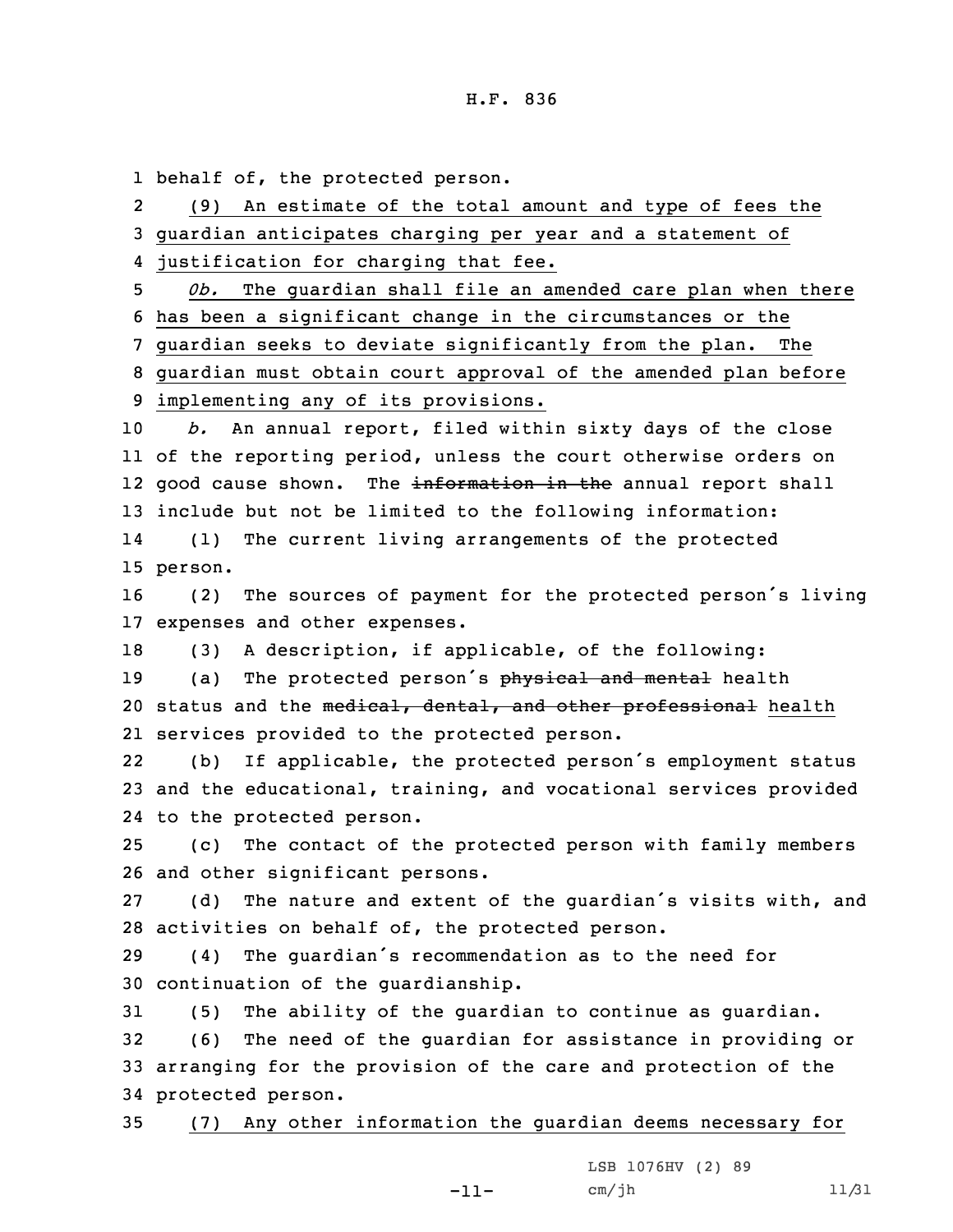1 the court to consider.

2 *c.* <sup>A</sup> final report within thirty days of the termination 3 of the guardianship under section [633.675](https://www.legis.iowa.gov/docs/code/2021/633.675.pdf) unless that time is 4 extended by the court.

5 2. The court shall develop <sup>a</sup> simplified uniform reporting 6 form for use which may be used in filing the required reports.

 3. The clerk of the court shall notify the guardian in writing of the reporting requirements and shall provide information and assistance to the guardian in filing the 10 reports.

11 4. Reports of guardians shall be reviewed and approved by <sup>a</sup> 12 district court judge or referee.

 5. The court, for good cause, may extend the deadline for filing required reports. Required reports of <sup>a</sup> guardian which are not timely filed and which are delinquent, and for which no extension for filing has been granted by the court, shall be administered as provided in section 633.65.

18 Sec. 17. Section 633.670, Code 2021, is amended to read as 19 follows:

20 **633.670 Reports by conservators.**

21 1. A conservator shall file an <sup>a</sup> verified initial financial plan for protecting, managing, investing, expending, and distributing the assets of the conservatorship estate within ninety days after appointment. The plan must be based on the needs of the protected person and take into account the best interest of the protected person as well as the protected person's preference, values, and prior directions to the extent known to, or reasonably ascertainable by, the conservator. *a.* The initial financial management plan shall state the protected person's age, residence, living arrangements, and sources of payment for living expenses, and shall include all of the following:

33 (1) <sup>A</sup> budget containing projected expenses and resources, 34 including an estimate of the total amount of fees the 35 conservator anticipates charging per year and <sup>a</sup> statement or

> LSB 1076HV (2) 89 cm/jh 12/31

-12-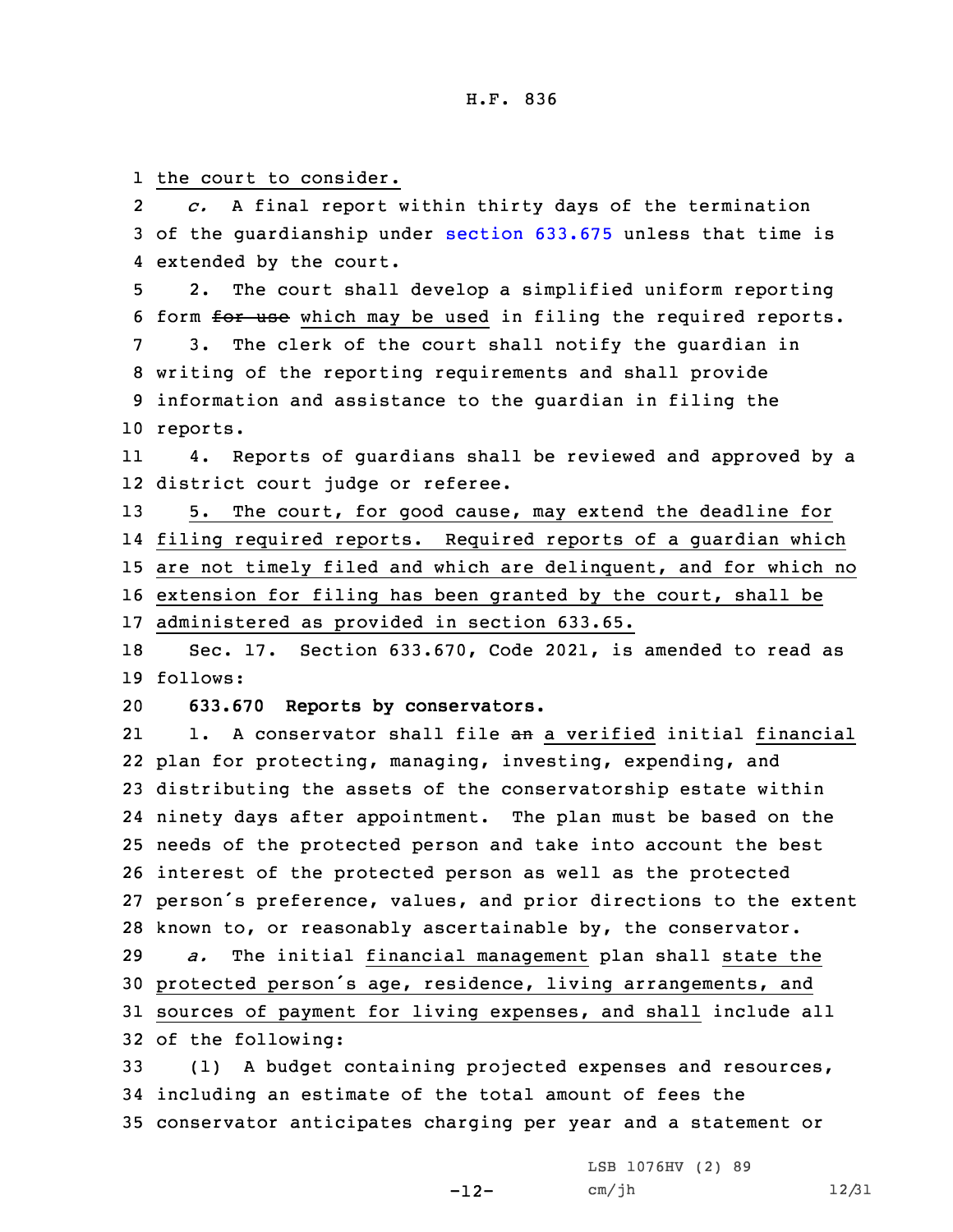1 list of the amount the conservator proposes to charge for each 2 service the conservator anticipates providing to the protected 3 person.

4 (2) <sup>A</sup> statement as to how the conservator will involve 5 the protected person in decisions about management of the 6 conservatorship estate.

7 (3) If ordered by the court, any step the conservator plans 8 to take to develop or restore the ability of the protected 9 person to manage the conservatorship estate.

10 (4) An estimate of the duration of the conservatorship. 11 *b.* Within two days after filing the initial plan, the The 12 conservator shall <del>give</del> provide notice of the filing of the 13 initial financial plan with and a copy of the initial financial 14 management plan to the protected person, the protected person's 15 attorney, if any, and court visitor, if any, and others as 16 directed by the court. The notice must state that any person 17 entitled to <sup>a</sup> copy of the initial financial management plan 18 must file any objections to the initial financial management 19 plan not later than fifteen days after it is filed twenty days 20 from the date of mailing notice of filing the initial financial 21 management plan.

22 *c.* At least If no objections have been filed within twenty 23 days after the plan has been filed, the court shall review 24 <del>and determine whether the plan should be approved or revised,</del> 25 after considering objections filed and whether the plan is 26 consistent with the conservator's powers and duties mailing 27 notice of the filing of the initial financial management plan, 28 the conservator shall submit <sup>a</sup> proposed order to the court 29 approving the initial financial management plan. The court 30 shall review and determine whether the initial financial 31 management plan should be approved or revised. Upon the <sup>32</sup> court's approval of the initial financial management plan under 33 this subsection, the conservator shall provide <sup>a</sup> copy of the 34 approved plan and order approving the plan to the protected <sup>35</sup> person, the protected person's attorney and court visitor, if

LSB 1076HV (2) 89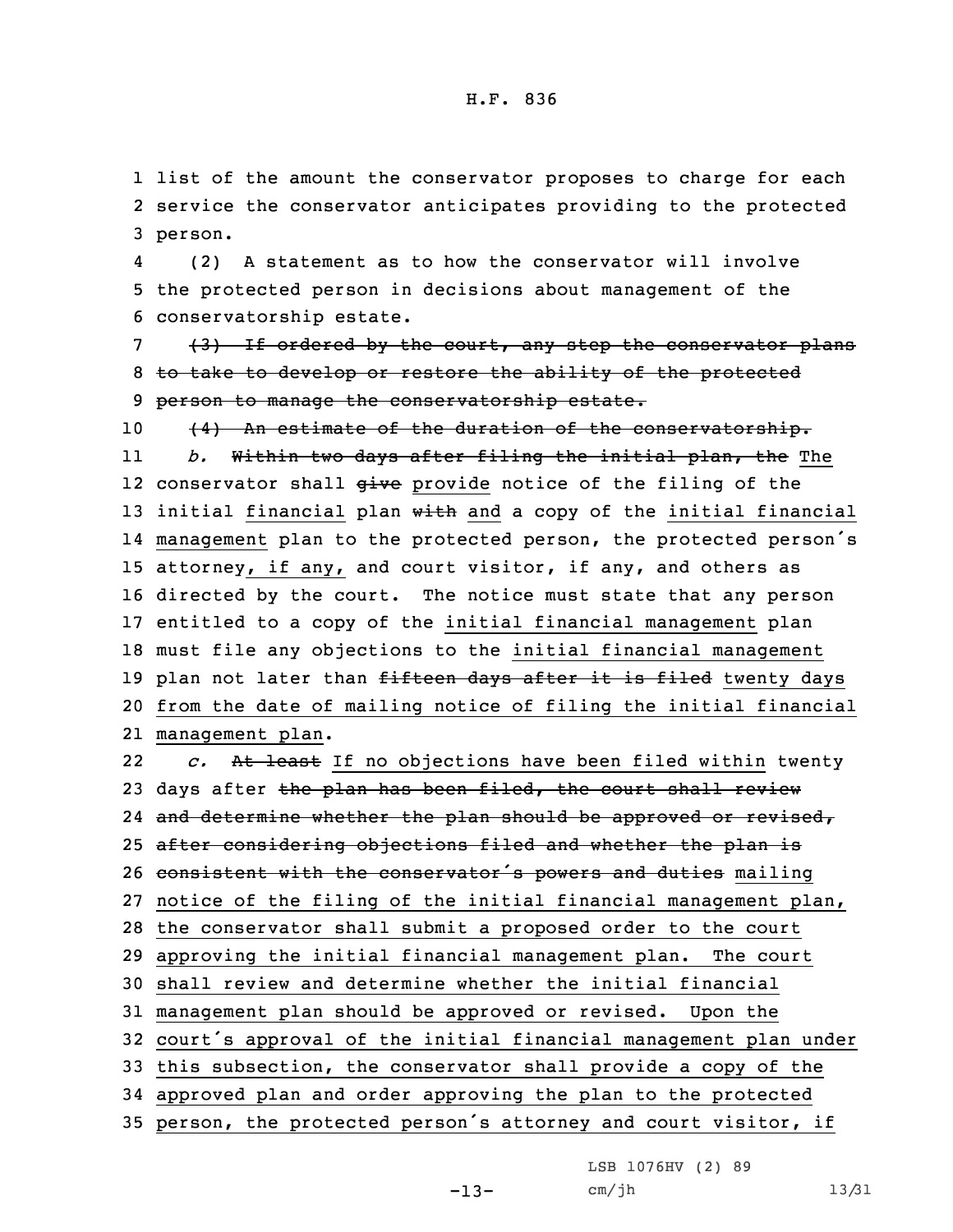#### H.F. 836

1 any, and others as directed by the court.

2 *d.* After approval by the court, the conservator shall 3 provide a copy of the approved plan and order approving the 4 <del>plan to the protected person, the protected person's attorney</del> 5 and court visitor, if any, and others as directed by the 6 court. If any objection to the proposed plan is filed within twenty days after the conservator has mailed notice of filing the initial financial management plan, the conservator shall request that the matter be set for hearing and provide notice of the hearing date, time, and place to the same parties who were sent copies of the initial financial management plan. Following the hearing on the conservator's proposed initial financial management plan, the conservator shall provide <sup>a</sup> copy of the approved plan and order approving the plan to the protected person, the protected person's attorney and court visitor, if any, and others as directed by the court. *e.* The conservator shall file an amended plan when there has been <sup>a</sup> significant change in circumstances or the conservator

 seeks to deviate significantly from the plan. Before the amended plan is implemented, the provisions for court approval of the plan shall be followed as provided in paragraphs *"b"*, *"c"*, and *"d"*.

 2. <sup>A</sup> conservator shall file an inventory of the protected person's assets within ninety days after appointment which includes an oath or affirmation that the inventory is believed to be complete and accurate as far as information permits. Copies of the inventory shall be provided to the protected person, the protected person's attorney and court visitor, if any, and others as directed by the court. When the conservator receives additional property of the protected person, or becomes aware of its existence, <sup>a</sup> description of the property shall be included in the conservator's next annual report. 33 3. A conservator shall file a written and verified report for the period since the end of the preceding report period. The court shall not waive these reports.

-14-

LSB 1076HV (2) 89 cm/jh 14/31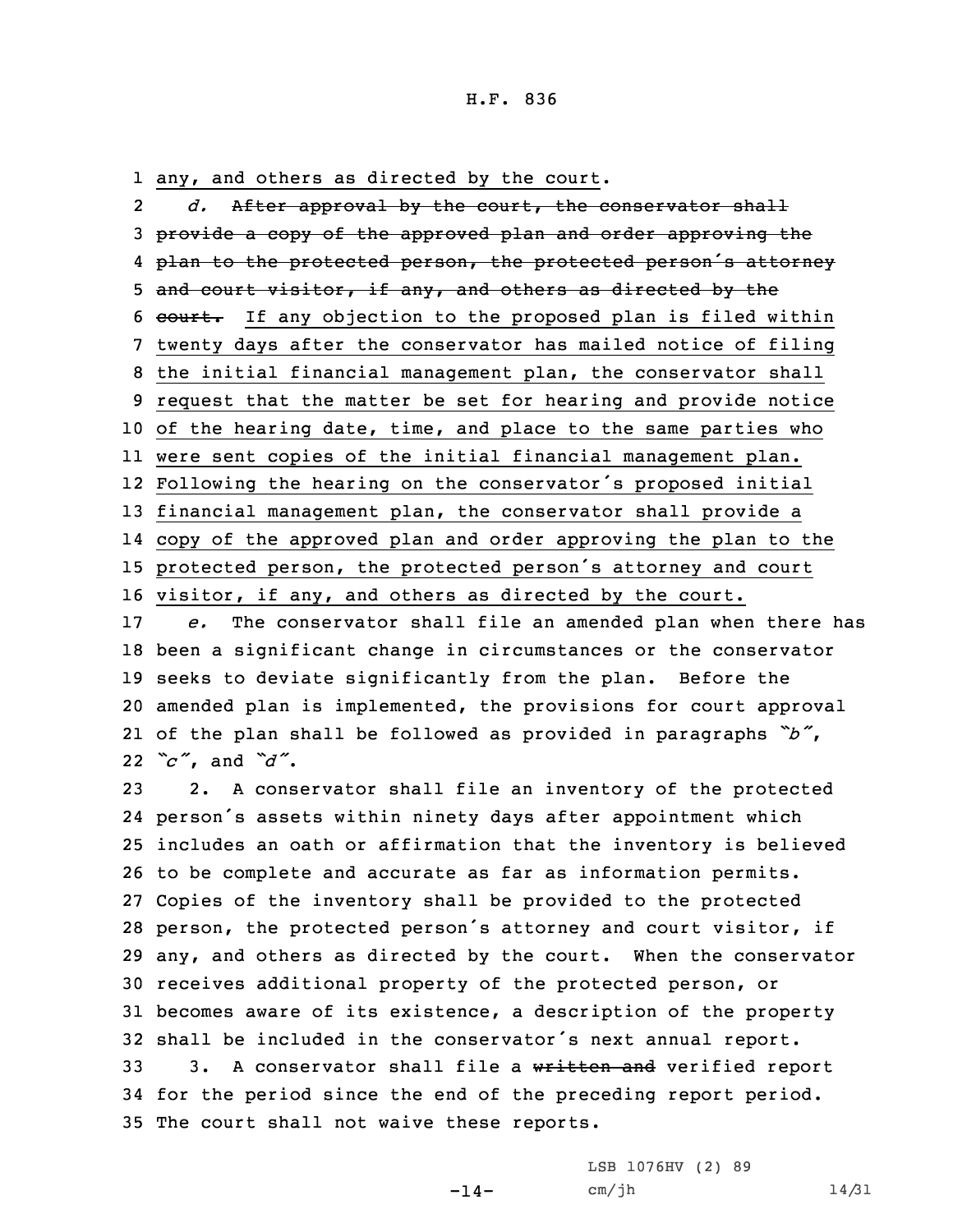1 *a.* The annual report shall state the age, the residence, and 2 the living arrangements of the protected person, and sources <sup>3</sup> of payment for the protected person's living expenses during 4 the reporting period. These reports shall also include all of 5 the following: 6 (1) Balance of funds on hand at the beginning and end of the 7 period. 8 (2) Disbursements made. <sup>9</sup> (3) Changes in the conservator's plan. 10 (4) List of assets as of the end of the period. 11 (5) Bond amount and surety's name. 12 (6) Residence and physical location of the protected 13 person. 14 (7) General physical and mental condition of the protected 15 person. 16 (8) Other information reflecting the condition of the 17 conservatorship estate All amounts received from any source 18 during the period. 19 (9) Any changes in investments. 20 (10) Recommendations of the conservator for retention or 21 disposition of conservatorship property. 22 (11) Other information reflecting the condition of the 23 conservatorship estate. 24 *b.* These reports shall be filed: 25 (1) On an annual basis within Within sixty days of the end 26 of the reporting period unless the court orders an extension 27 for good cause shown in accordance with the rules of probate 28 procedure. 29 (2) Within thirty days following removal of the 30 conservator. <sup>31</sup> (3) Upon the conservator's filing of <sup>a</sup> resignation and 32 before the resignation is accepted by the court. 33 (4) Within sixty days following the termination of the 34 conservatorship. 35 (5) At other times as ordered by the court.

 $-15-$ 

LSB 1076HV (2) 89 cm/jh 15/31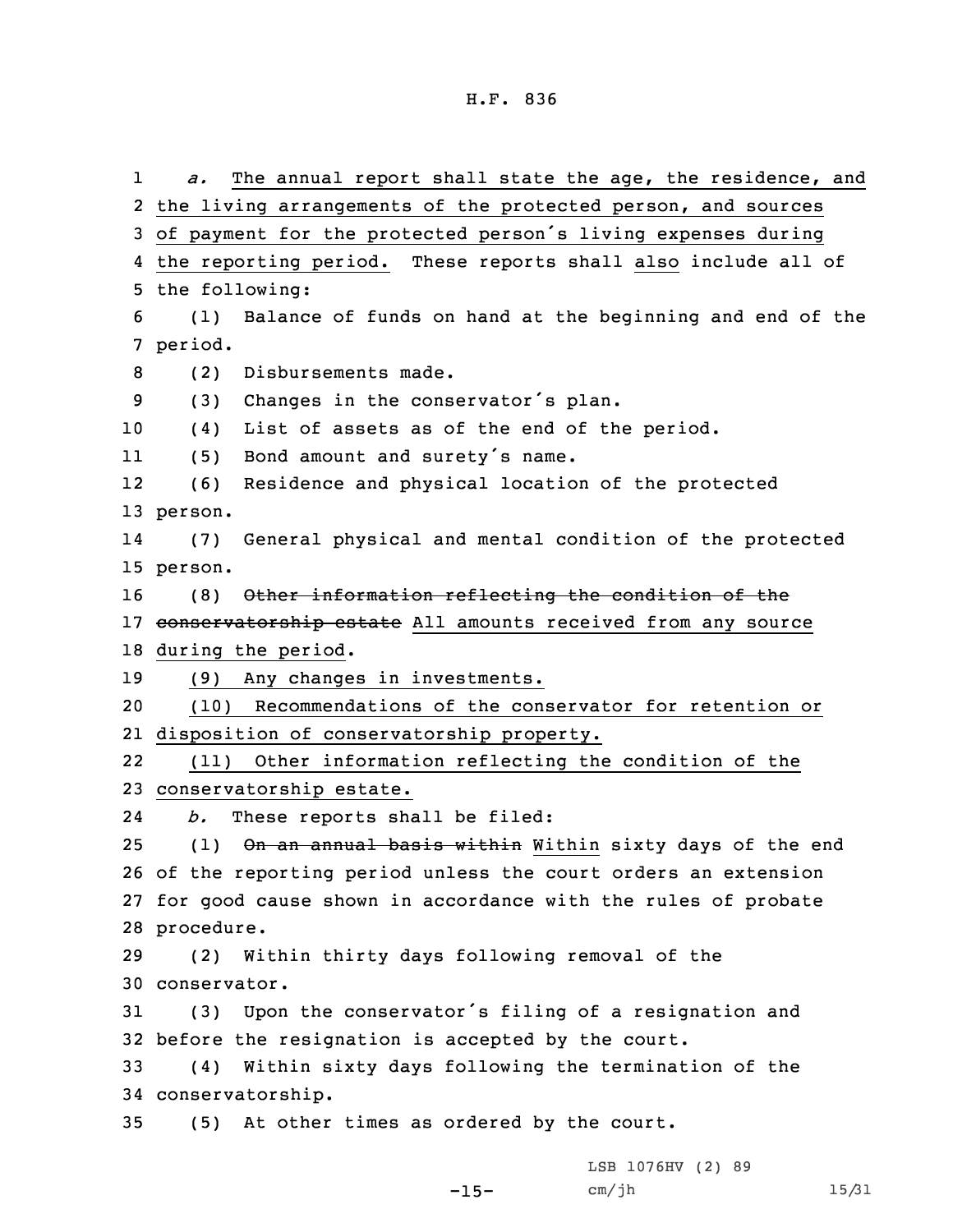1 *c.* Reports required by this [section](https://www.legis.iowa.gov/docs/code/2021/633.670.pdf) shall be served on the protected person, the protected person's attorney and court visitor, if any, and the veterans administration if the 4 protected person is receiving veterans veterans' benefits. 4. The conservator shall file <sup>a</sup> verified final report with the court as follows: 5. The conservator shall report to the department of human services the protected person's assets and income if the protected person is receiving medical assistance under chapter 249A. Such reports shall be made upon establishment of <sup>a</sup> conservatorship for an individual applying for or receiving medical assistance, upon application for benefits on behalf of the protected person, upon annual or semiannual review of continued medical assistance eligibility, when any significant change in the protected person's assets or income occurs, or as otherwise requested by the department of human services. Written reports shall be provided to the department of human services office for the county in which the protected person resides or the office in which the protected person's medical assistance is administered. 21 Sec. 18. Section 633.675, subsections 2 and 3, Code 2021, are amended to read as follows: 23 2. The court shall terminate a quardianship if it finds  $by$ 24 <del>clear and convincing evidence</del> that the basis for appointing a guardian pursuant to [section](https://www.legis.iowa.gov/docs/code/2021/633.552.pdf) 633.552 has not been established. 3. The court shall terminate <sup>a</sup> conservatorship if the court 27 finds by clear and convincing evidence that the basis for appointing <sup>a</sup> conservator pursuant to [section](https://www.legis.iowa.gov/docs/code/2021/633.553.pdf) 633.553 or [633.554](https://www.legis.iowa.gov/docs/code/2021/633.554.pdf) is not satisfied. DIVISION II CONFORMING CHANGES Sec. 19. Section 633.3, subsections 9, 17, 22, and 23, Code 2021, are amended to read as follows: 9. *Conservator* —— means <sup>a</sup> person appointed by the court 35 to have the custody and control of the property of a ward

 $-16-$ 

LSB 1076HV (2) 89 cm/jh 16/31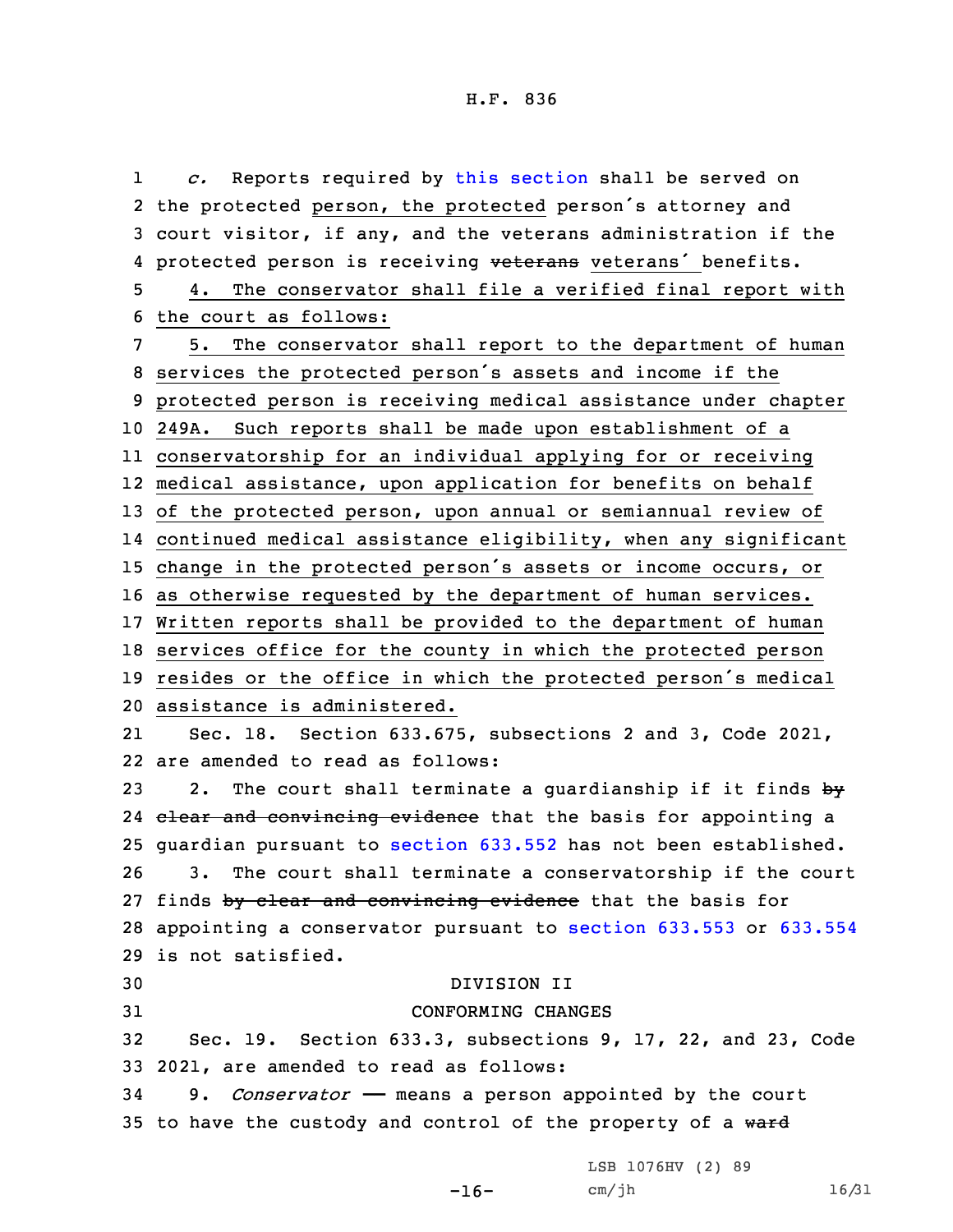1 protected person under the provisions of this probate code. 217. *Estate* – the real and personal property of either a 3 decedent or a ward protected person, and may also refer to the 4 real and personal property of <sup>a</sup> trust described in section 5 633.10.

6 22. *Guardian* —— means the person appointed by the court to 7 have the custody of the person of the ward protected person 8 under the provisions of this probate code.

 23. *Guardian of the property* —— at the election of the person appointed by the court to have the custody and care of the property of <sup>a</sup> ward protected person, the term *"guardian of the property"* may be used, which term shall be synonymous with the term *"conservator"*.

14 Sec. 20. Section 633.78, subsection 1, unnumbered paragraph 15 1, Code 2021, is amended to read as follows:

 <sup>A</sup> fiduciary under this [chapter](https://www.legis.iowa.gov/docs/code/2021/633.pdf) may present <sup>a</sup> written request to any person for the purpose of obtaining property owned by 18 a decedent or by a ward protected person of a conservatorship for which the fiduciary has been appointed, or property to 20 which a decedent or ward protected person is entitled, or for information about such property needed to perform the fiduciary's duties. The request must contain statements confirming all of the following:

24 Sec. 21. Section 633.78, subsection 1, paragraph b, Code 25 2021, is amended to read as follows:

26 *b.* The request has been signed by all fiduciaries acting on 27 behalf of the decedent or ward protected person.

28 Sec. 22. Section 633.78, subsection 4, paragraph a, Code 29 2021, is amended to read as follows:

<sup>30</sup> *a.* Damages sustained by the decedent's or ward's protected <sup>31</sup> person's estate.

32 Sec. 23. Section 633.80, Code 2021, is amended to read as 33 follows:

34 **633.80 Fiduciary of <sup>a</sup> fiduciary.**

35 <sup>A</sup> fiduciary has no authority to act in <sup>a</sup> matter wherein the

-17-

LSB 1076HV (2) 89 cm/jh 17/31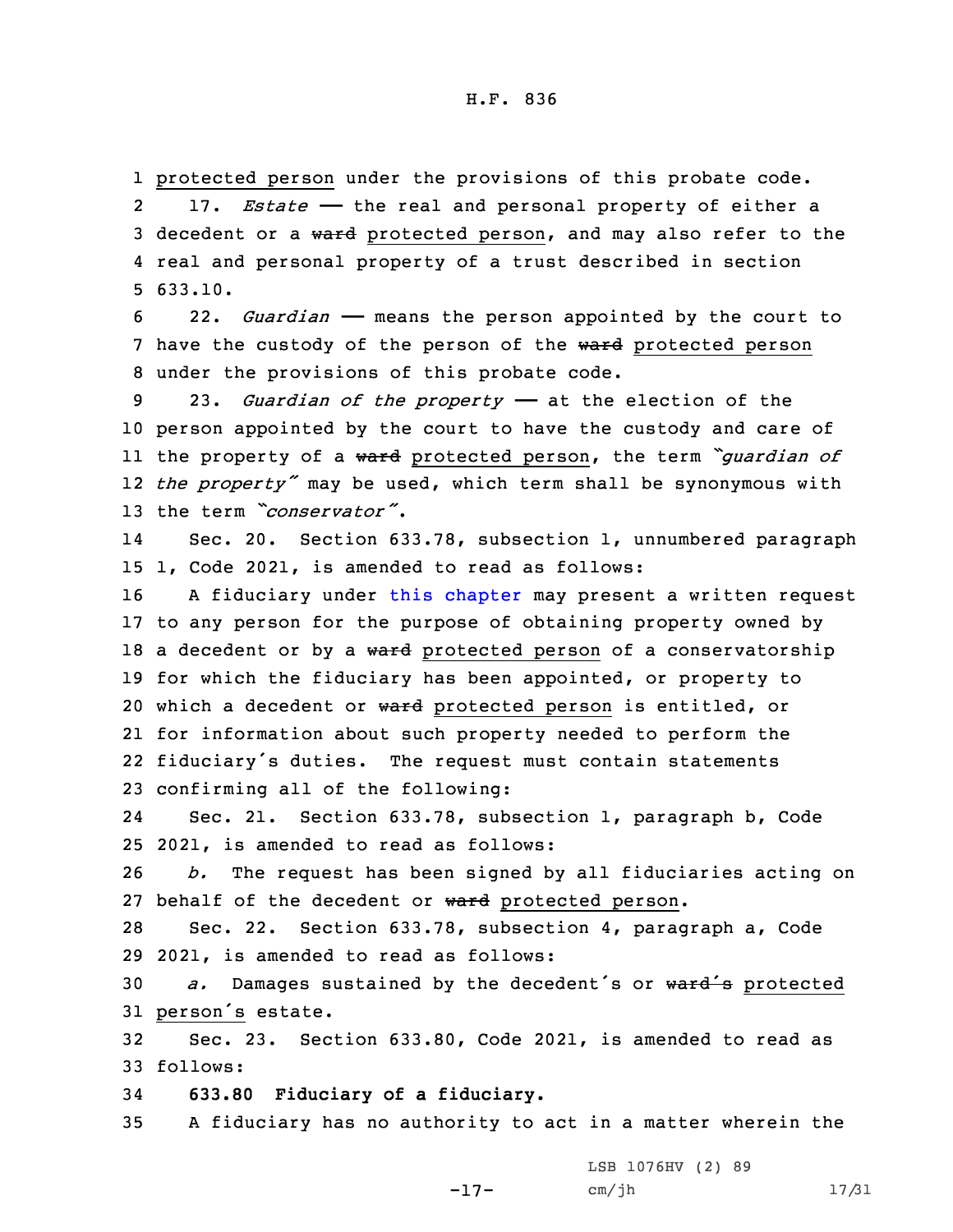1 fiduciary's decedent or ward protected person was merely a

2 fiduciary, except that the fiduciary shall file <sup>a</sup> report and 3 accounting on behalf of the decedent or ward protected person 4 in said matter.

5 Sec. 24. Section 633.93, Code 2021, is amended to read as 6 follows:

7 **633.93 Limitation on actions affecting deeds.**

 No action for recovery of any real estate sold by any fiduciary can be maintained by any person claiming under the 10 deceased, the ward protected person, or a beneficiary, unless brought within five years after the date of the recording of the conveyance.

13 Sec. 25. Section 633.112, Code 2021, is amended to read as 14 follows:

15 **633.112 Discovery of property.**

 The court may require any person suspected of having possession of any property, including records and documents, 18 of the decedent, ward protected person, or the estate, or of having had such property under the person's control, to appear and submit to an examination under oath touching such matters, and if on such examination it appears that the person has the wrongful possession of any such property, the court may order the delivery thereof to the fiduciary. Such <sup>a</sup> person shall be liable to the estate for all damages caused by the person's 25 acts.

 Sec. 26. Section 633.123, subsection 1, paragraph b, subparagraph (3), Code 2021, is amended to read as follows: 28 (3) The needs and rights of the beneficiaries or the ward protected person.

30 Sec. 27. Section 633.580, subsections 1 and 4, Code 2021, 31 are amended to read as follows:

32 1. The name, age, and last known post office address of the 33 proposed ward protected person.

34 4. <sup>A</sup> general description of the property of the proposed 35 ward protected person within this state and of the proposed

-18-

LSB 1076HV (2) 89 cm/jh 18/31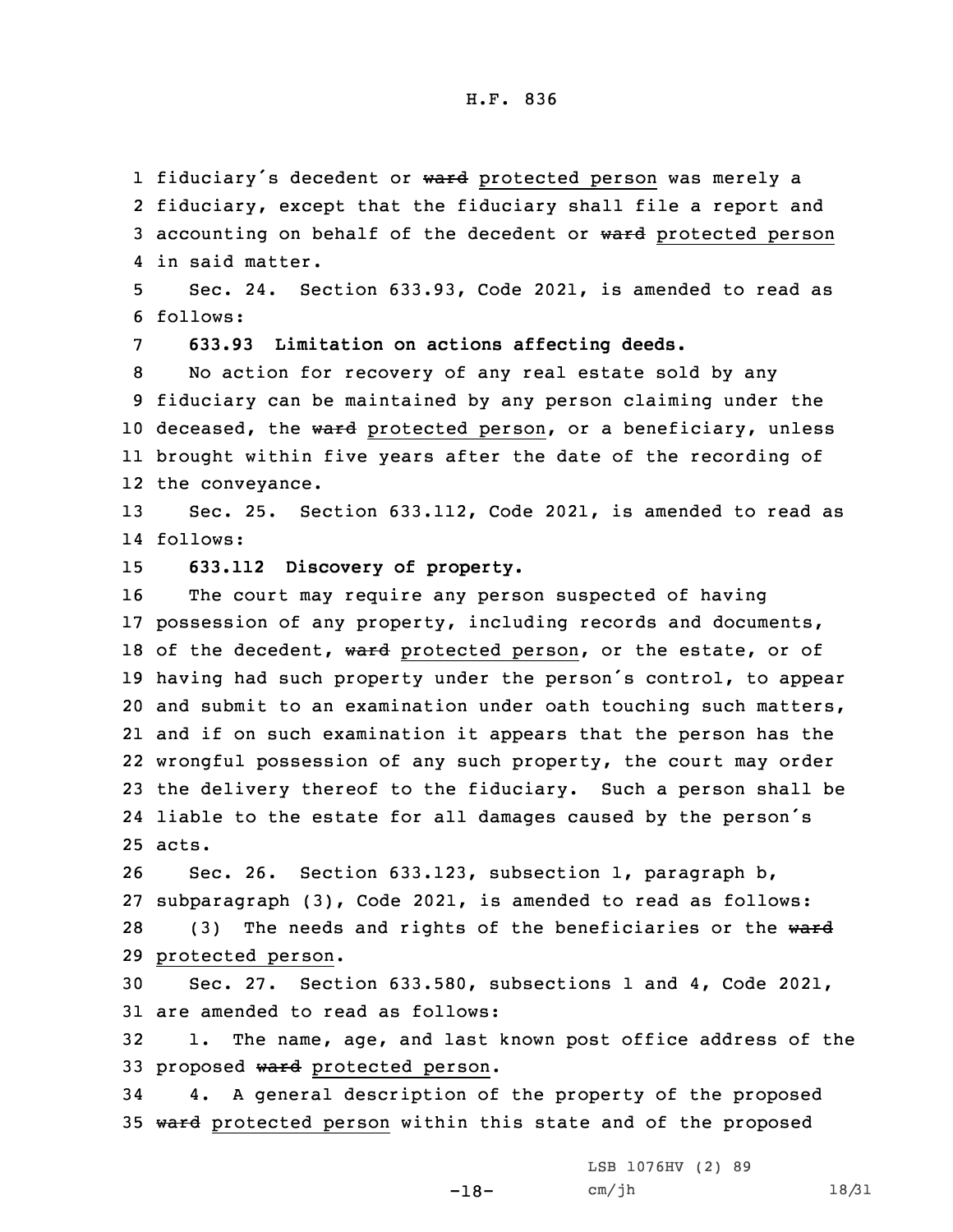1 ward's protected person's right to receive property; also, the estimated present value of the real estate, the estimated value of the personal property, and the estimated gross annual income of the estate. If any money is payable, or to become payable, 5 to the proposed ward protected person by the United States through the United States department of veterans affairs, the petition shall so state.

8 Sec. 28. Section 633.591A, Code 2021, is amended to read as 9 follows:

10 **633.591A Voluntary petition for appointment of conservator** 11 **for <sup>a</sup> minor —— standby basis.**

12 <sup>A</sup> person having physical and legal custody of <sup>a</sup> minor may execute <sup>a</sup> verified petition for the appointment of <sup>a</sup> 14 standby conservator of the proposed <del>ward's</del> protected person's property, upon the express condition that the petition shall be acted upon by the court only upon the occurrence of an event specified or the existence of <sup>a</sup> described condition of the mental or physical health of the petitioner, the occurrence of which event, or the existence of which condition, shall be established in the manner directed in the petition.

21 Sec. 29. Section 633.603, Code 2021, is amended to read as 22 follows:

23 **633.603 Appointment of foreign conservators.**

24When there is no conservatorship, nor any application therefor pending, in this state, the duly qualified foreign 26 conservator or guardian of a nonresident ward protected person may, upon application, be appointed conservator of the property of such person in this state; provided that <sup>a</sup> resident conservator is appointed to serve with the foreign conservator; and provided further, that for good cause shown, the court may appoint the foreign conservator to act alone without the appointment of <sup>a</sup> resident conservator.

33 Sec. 30. Section 633.604, Code 2021, is amended to read as 34 follows:

35 **633.604 Application.**

LSB 1076HV (2) 89 cm/jh 19/31

-19-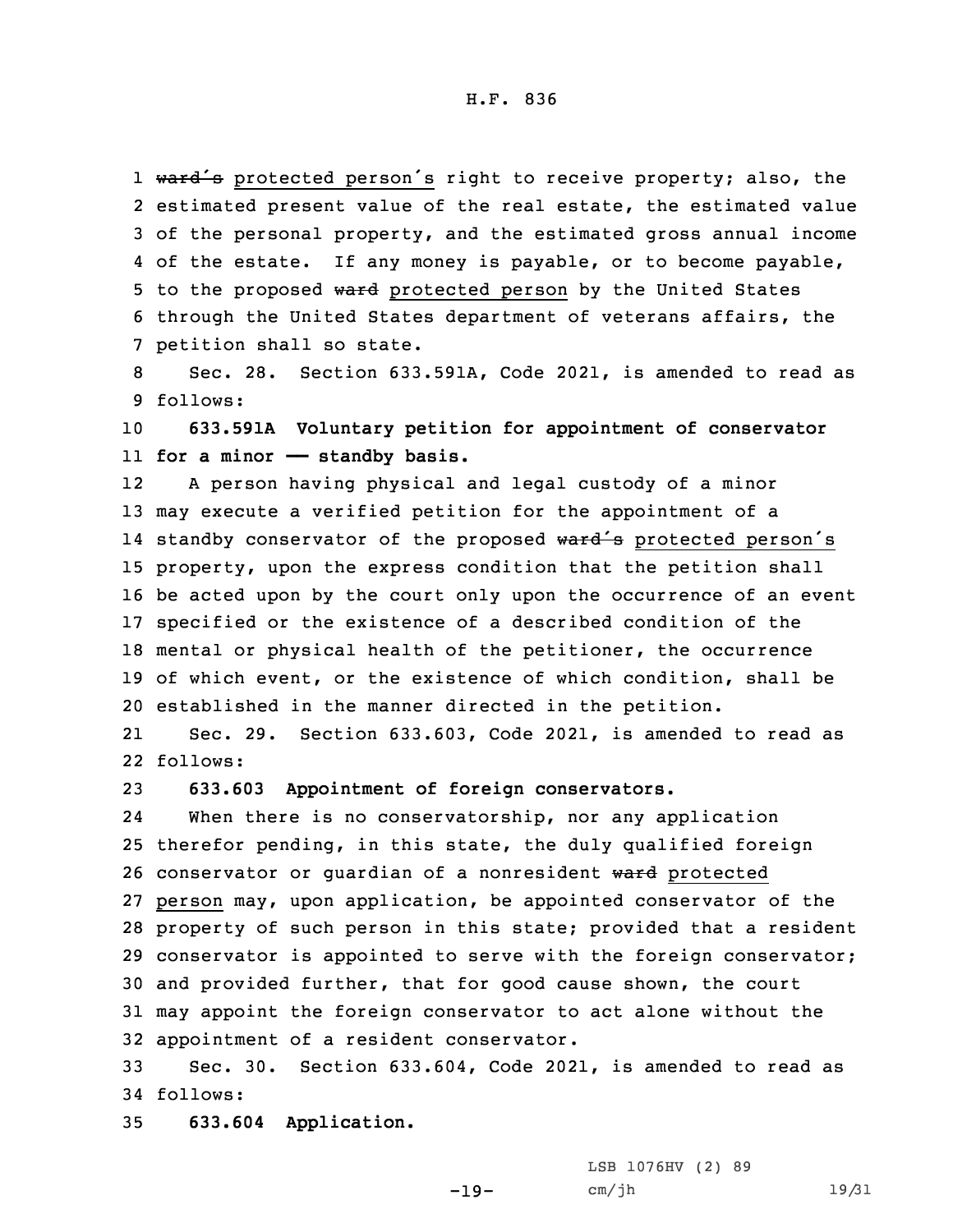H.F. 836

1 The application for appointment of <sup>a</sup> foreign conservator or guardian as conservator in this state shall include the 3 name and address of the nonresident ward protected person, and of the nonresident conservator or guardian, and the name and address of the resident conservator to be appointed. It shall be accompanied by <sup>a</sup> certified copy of the original letters or other authority conferring the power upon the foreign conservator or guardian to act as such. The application shall also state the cause for the appointment of the foreign conservator to act as sole conservator, if such be the case. 11Sec. 31. Section 633.605, Code 2021, is amended to read as

12 follows:

13 **633.605 Personal property.**

14 <sup>A</sup> foreign conservator or guardian of <sup>a</sup> nonresident may 15 be authorized by the court of the county wherein such  $\theta$ ard 16 protected person has personal property to receive the same upon 17 compliance with the provisions of sections [633.606](https://www.legis.iowa.gov/docs/code/2021/633.606.pdf), [633.607](https://www.legis.iowa.gov/docs/code/2021/633.607.pdf) and 18 633.608.

19 Sec. 32. Section 633.607, Code 2021, is amended to read as 20 follows:

21**633.607 Order for delivery.**

22 Upon the filing of the bond as above provided, and the court 23 being satisfied with the amount thereof, it shall order the 24 personal property of the ward protected person delivered to 25 such conservator or guardian.

26 Sec. 33. Section 633.633, Code 2021, is amended to read as 27 follows:

28 **633.633 Provisions applicable to all fiduciaries shall** 29 **govern.**

 The provisions of this probate code applicable to all fiduciaries shall govern the appointment, qualification, oath and bond of guardians and conservators, except that <sup>a</sup> guardian shall not be required to give bond unless the court, for good 34 cause, finds that the best interests of the ward protected person require <sup>a</sup> bond. The court shall then fix the terms and

 $-20-$ 

LSB 1076HV (2) 89 cm/jh 20/31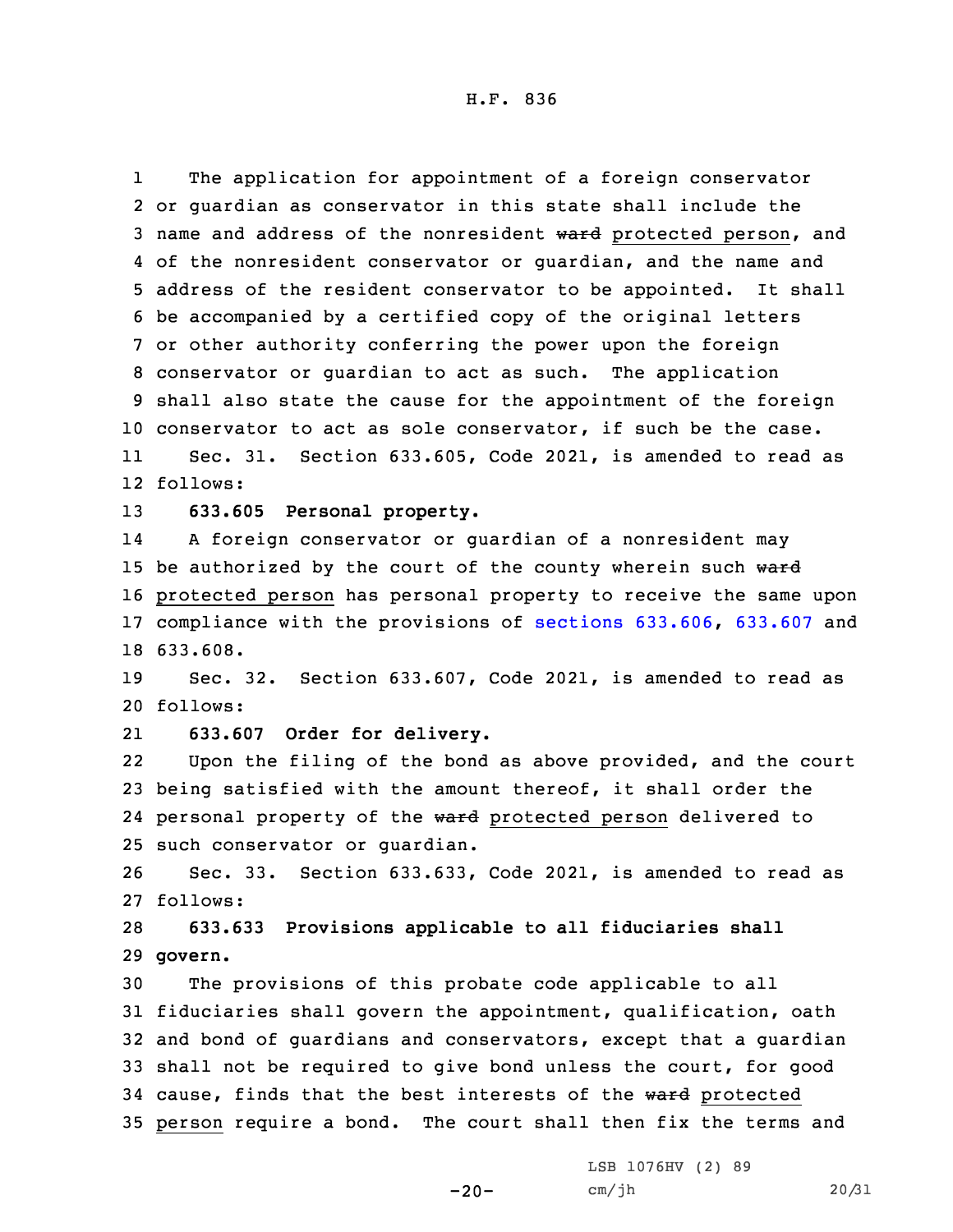1 conditions of such bond.

2 Sec. 34. Section 633.633B, Code 2021, is amended to read as 3 follows:

4**633.633B Tort liability of guardians and conservators.**

5 The fact that <sup>a</sup> person is <sup>a</sup> guardian or conservator shall not 6 in itself make the person personally liable for damages for the 7 acts of the ward protected person.

8 Sec. 35. Section 633.636, Code 2021, is amended to read as 9 follows:

10 **633.636 Effect of appointment of guardian or conservator.**

11 The appointment of <sup>a</sup> guardian or conservator shall not 12 constitute an adjudication that the <del>ward</del> protected person is of 13 unsound mind.

14 Sec. 36. Section 633.637, Code 2021, is amended to read as 15 follows:

16 **633.637 Powers of ward protected person.**

17 1. A ward protected person for whom a conservator has been 18 appointed shall not have the power to convey, encumber, or 19 dispose of property in any manner, other than by will if the 20 ward protected person possesses the requisite testamentary 21 capacity, unless the court determines that the ward protected 22 person has a limited ability to handle the ward's protected <sup>23</sup> person's own funds. If the court makes such <sup>a</sup> finding, the 24 court shall specify to what extent the ward protected person 25 may possess and use the ward's protected person's own funds. 26 2. Any modification of the powers of the ward protected 27 person that would be more restrictive of the ward's protected 28 person's control over the ward's protected person's financial 29 affairs shall be based upon clear and convincing evidence 30 and the burden of persuasion is on the conservator. Any 31 modification that would be less restrictive of the  $\sqrt{4}$ 32 protected person's control over the ward's protected person's 33 financial affairs shall be based upon proof in accordance with 34 the requirements of section [633.675](https://www.legis.iowa.gov/docs/code/2021/633.675.pdf).

35 Sec. 37. Section 633.637A, Code 2021, is amended to read as

-21-

LSB 1076HV (2) 89 cm/jh 21/31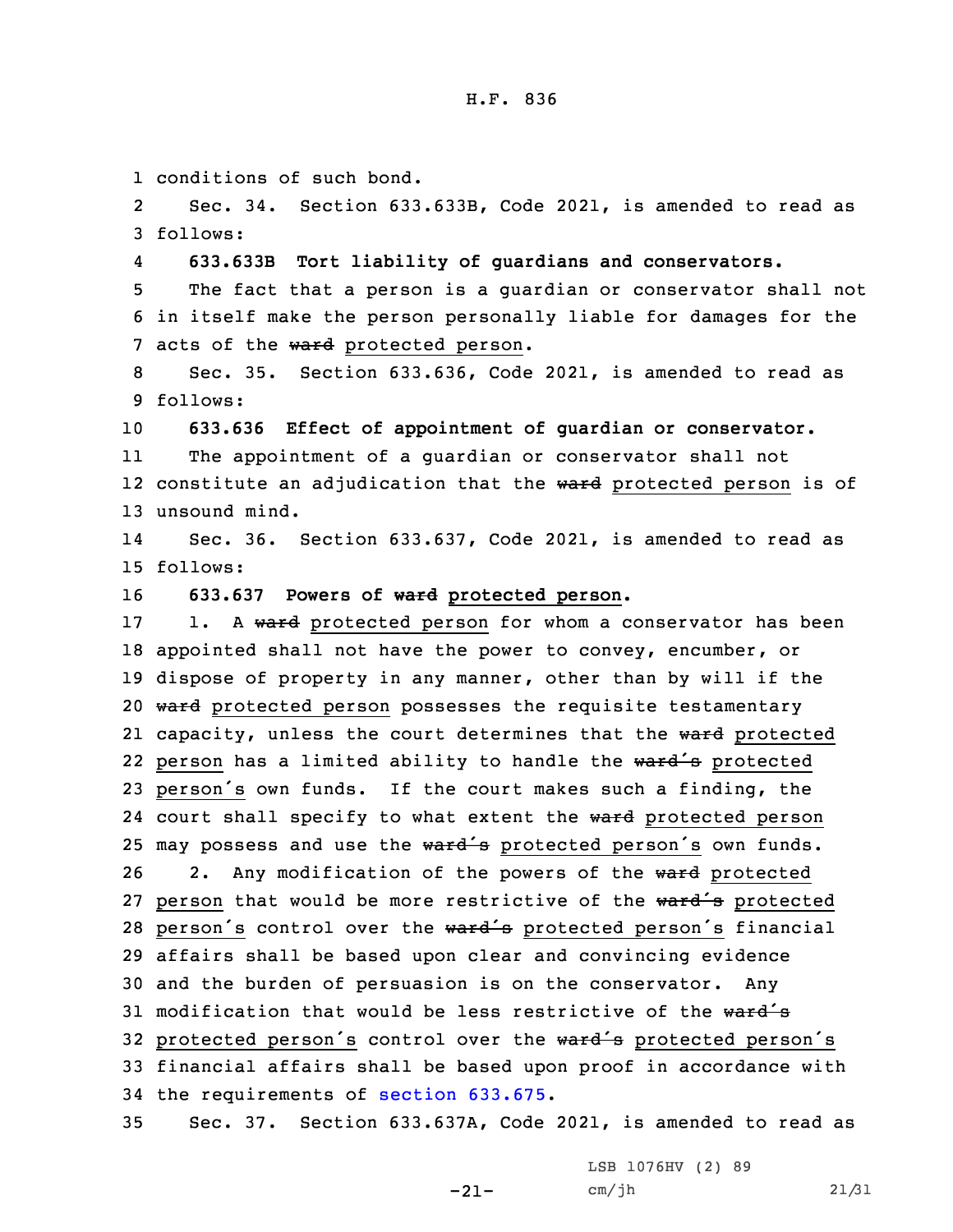#### H.F. 836

1 follows:

2 **633.637A Rights of ward protected person under guardianship.** 3 An adult ward protected person under a guardianship has the 4 right of communication, visitation, or interaction with other 5 persons upon the consent of the adult ward protected person, <sup>6</sup> subject to section 633.635, [subsection](https://www.legis.iowa.gov/docs/code/2021/633.635.pdf) 2, paragraph *"i"*, and <sup>7</sup> section 633.635, subsection 3, paragraph *"c"*. If an adult ward 8 protected person is unable to give express consent to such 9 communication, visitation, or interaction with <sup>a</sup> person due 10 to a physical or mental condition, consent of an adult ward 11 protected person may be presumed by <sup>a</sup> guardian or <sup>a</sup> court based 12 on an adult ward's protected person's prior relationship with 13 such person.

14 Sec. 38. Section 633.638, Code 2021, is amended to read as 15 follows:

16 **633.638 Presumption of fraud.**

17 If <sup>a</sup> conservator be appointed, all contracts, transfers and 18 gifts made by the ward protected person after the filing of the 19 petition shall be presumed to be <sup>a</sup> fraud against the rights 20 and interest of the ward protected person except as otherwise 21 directed by the court pursuant to section [633.637](https://www.legis.iowa.gov/docs/code/2021/633.637.pdf).

22 Sec. 39. Section 633.639, Code 2021, is amended to read as 23 follows:

24**633.639 Title to ward's protected person's property.**

25 The title to all property of the ward protected person is 26 in the ward protected person and not the conservator subject, however, to the possession of the conservator and to the control of the court for the purposes of administration, sale or other disposition, under the provisions of the law. Any real property titled at any time in the name of <sup>a</sup> 31 conservatorship shall be deemed to be titled in the  $\text{ward}'\text{s}$  protected person's name subject to the conservator's right of possession.

34 Sec. 40. Section 633.640, Code 2021, is amended to read as 35 follows:

 $-22-$ 

LSB 1076HV (2) 89 cm/jh 22/31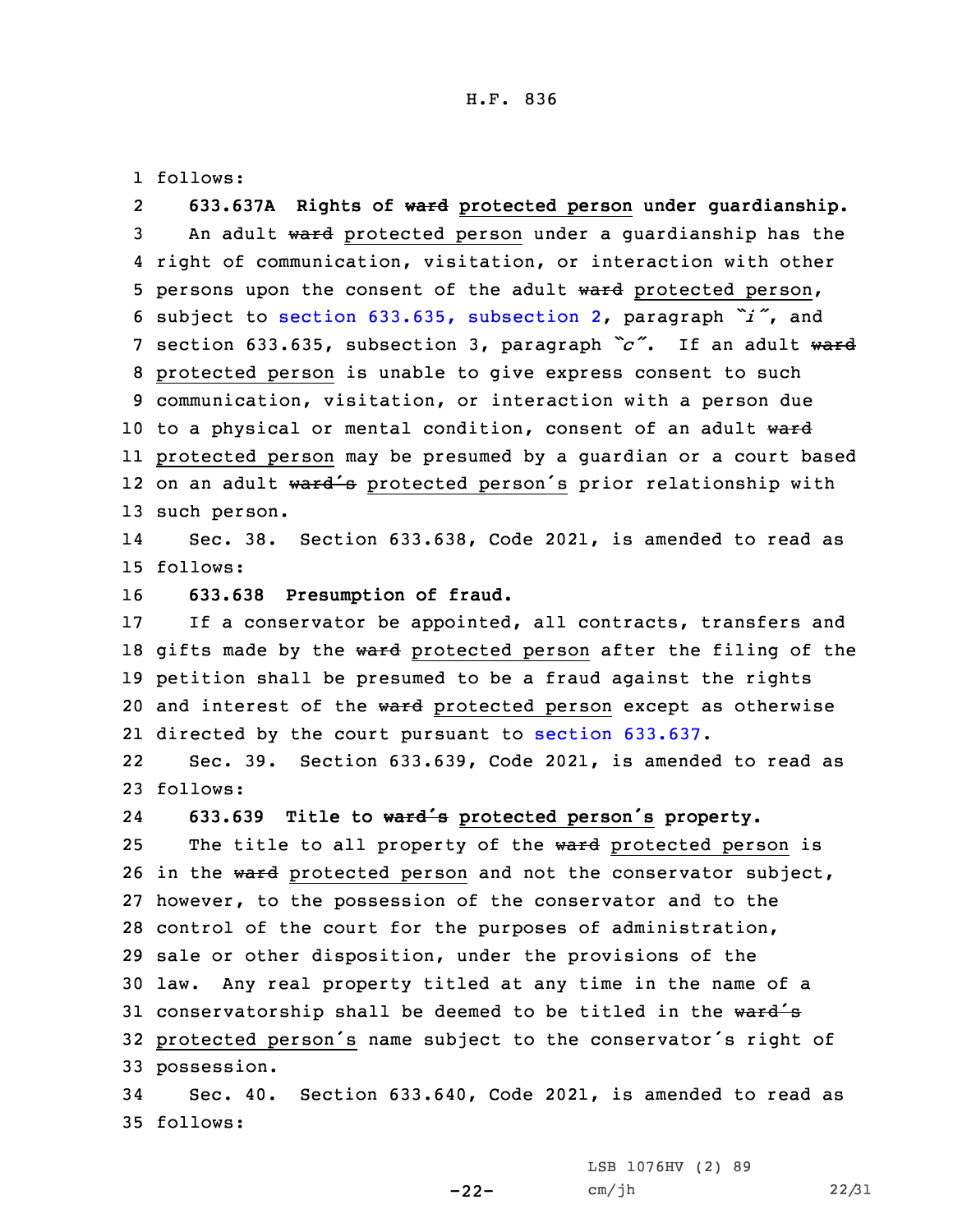1**633.640 Conservator's right to possession.**

2 Every conservator shall have <sup>a</sup> right to, and shall take, 3 possession of all of the real and personal property of the 4 <del>ward</del> protected person. The conservator shall pay the taxes 5 and collect the income therefrom until the conservatorship is 6 terminated. The conservator may maintain an action for the 7 possession of the property, and to determine the title to the 8 same.

9 Sec. 41. Section 633.643, Code 2021, is amended to read as 10 follows:

11**633.643 Disposal of will by conservator.**

12When an instrument purporting to be the will of the ward 13 protected person comes into the hands of a conservator, the 14 conservator shall immediately deliver it to the court.

15 Sec. 42. Section 633.644, Code 2021, is amended to read as 16 follows:

17 **633.644 Court order to preserve testamentary intent of ward** 18 **protected person.**

 Upon receiving an instrument purporting to be the will of <sup>a</sup> 20 living ward protected person under the provisions of section 633.643, the court may open said will and read it. The court with or without notice, as it may determine, may enter such orders in the conservatorship as it deems advisable for the proper administration of the conservatorship in light of the 25 expressed testamentary intent of the ward protected person. Sec. 43. Section 633.645, Code 2021, is amended to read as 27 follows:

28 **633.645 Court to deliver will to clerk.**

29 An instrument purporting to be the will of a ward protected person coming into the hands of the court under the provisions of section [633.643](https://www.legis.iowa.gov/docs/code/2021/633.643.pdf), shall thereafter be resealed by the court and be deposited with the clerk to be held by said clerk as provided in sections 633.286 [through](https://www.legis.iowa.gov/docs/code/2021/633.286.pdf) 633.289.

34 Sec. 44. Section 633.653A, Code 2021, is amended to read as 35 follows:

 $-23-$ 

LSB 1076HV (2) 89 cm/jh 23/31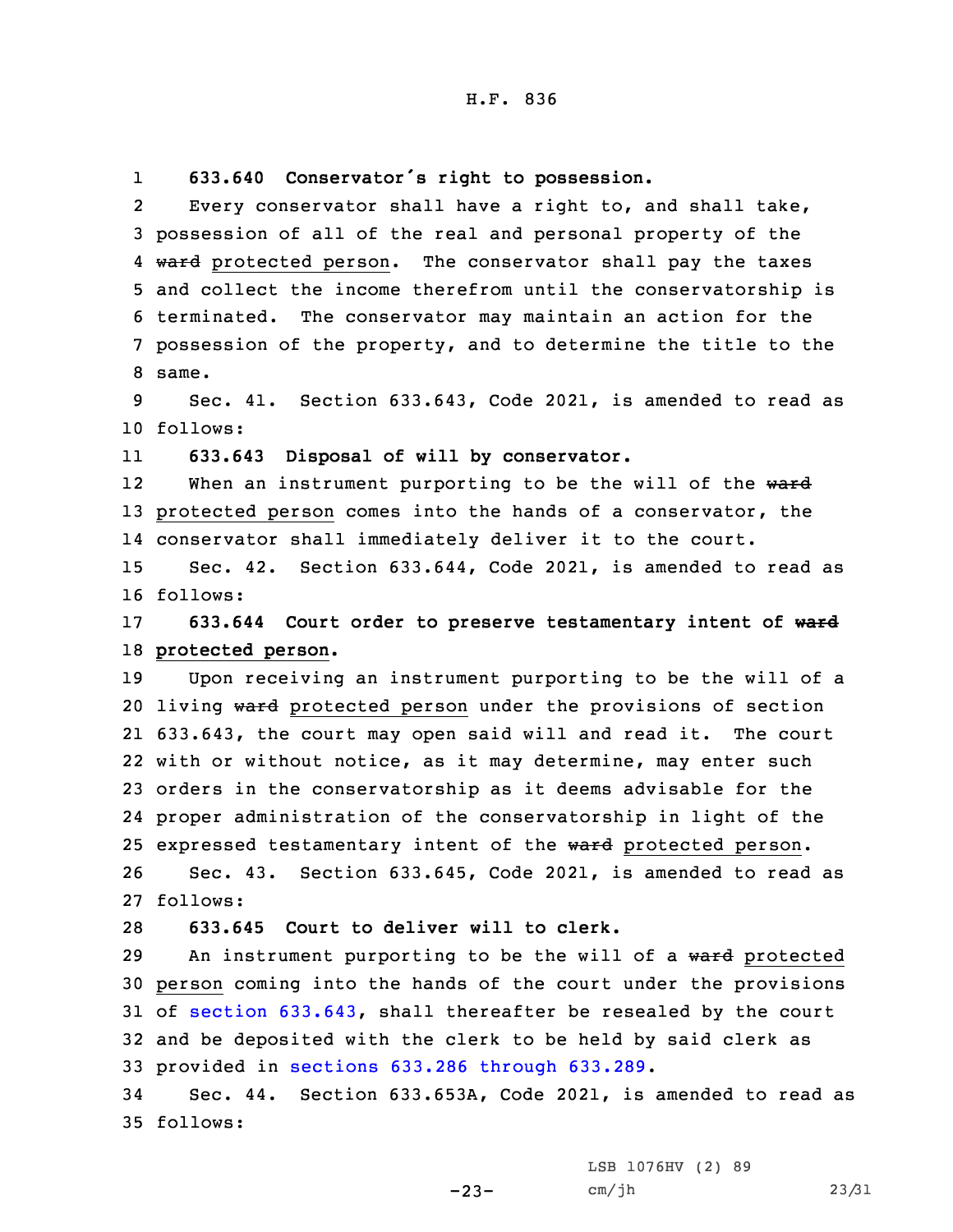1**633.653A Claims for cost of medical care or services.**

2The provision of medical care or services to a ward protected person who is <sup>a</sup> recipient of medical assistance under chapter 249A creates <sup>a</sup> claim against the conservatorship for the amount owed to the provider under the medical assistance program for the care or services. The amount of the claim, after being allowed or established as provided in this part, shall be paid by the conservator from the assets of the conservatorship. Sec. 45. Section 633.654, Code 2021, is amended to read as

10 follows:

11 **633.654 Form and verification of claims —— general** 12 **requirements.**

13 No claim shall be allowed against the estate of a ward protected person upon application of the claimant unless it shall be in writing, filed in duplicate with the clerk, stating the claimant's name and address, and describing the nature and the amount thereof, if ascertainable. It shall be accompanied by the affidavit of the claimant, or of someone for 19 the claimant, that the amount is justly due, or if not due, when it will or may become due, that no payments have been made thereon which are not credited, and that there are no offsets to the same, to the knowledge of the affiant, except as therein stated. The duplicate of said claim shall be mailed by the clerk to the conservator or the conservator's attorney of record; however, valid contract claims arising in the ordinary course of the conduct of the business or affairs of 27 the ward protected person by the conservator may be paid by the conservator without requiring affidavit or filing.

29 Sec. 46. Section 633.656, Code 2021, is amended to read as 30 follows:

31 **633.656 How claim entitled.**

32 All claims filed against the estate of the ward protected person shall be entitled in the name of the claimant against the conservator as such, naming the conservator, and in all further proceedings thereon, this title shall be preserved.

 $-24-$ 

LSB 1076HV (2) 89 cm/jh 24/31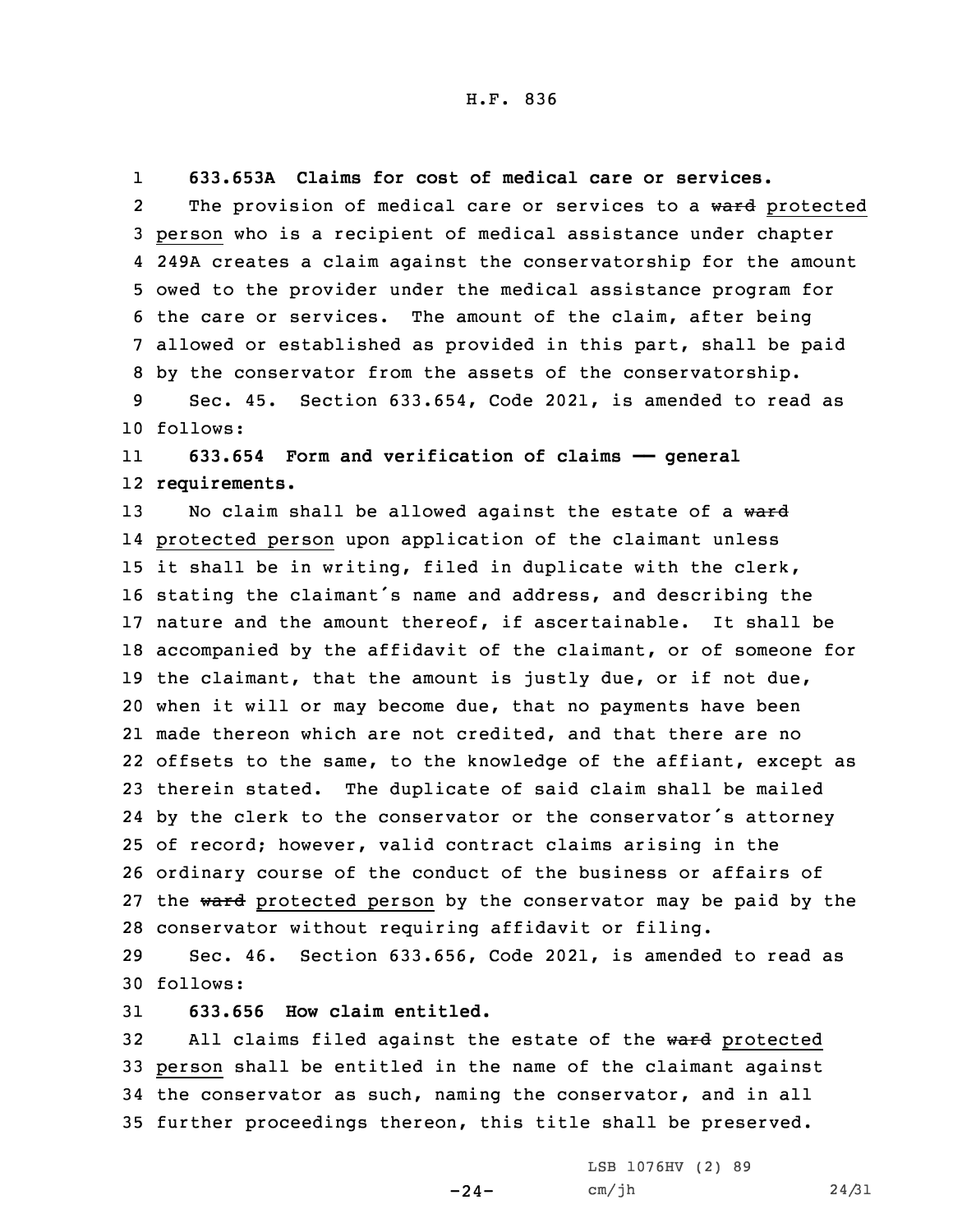1 Sec. 47. Section 633.660, Code 2021, is amended to read as 2 follows:

3 **633.660 Execution and levy prohibited.**

4 No execution shall issue upon, nor shall any levy be made 5 against, any property of the estate of a ward protected person 6 under any judgment against the ward protected person or a 7 conservator, but the provisions of this [section](https://www.legis.iowa.gov/docs/code/2021/633.660.pdf) shall not be so 8 construed as to prevent the enforcement of <sup>a</sup> mortgage, pledge, 9 or other lien upon property in an appropriate proceeding.

10 Sec. 48. Section 633.661, Code 2021, is amended to read as 11 follows:

12**633.661 Claims of conservators.**

 If the conservator is <sup>a</sup> creditor of the ward, the conservator shall file the claim as other creditors, and the court shall appoint some competent person as temporary conservator to 16 represent the ward protected person at the hearing on the conservator's claim. The same procedure shall be followed in the case of coconservators where all such conservators are 19 creditors of the ward protected person; but if one of the 20 coconservators is not a creditor of the ward protected person, such disinterested conservator shall represent the ward at the 22 hearing on any claim against the ward protected person by a coconservator.

24 Sec. 49. Section 633.662, Code 2021, is amended to read as 25 follows:

26 **633.662 Claims not filed.**

 The conservator may pay any valid claim against the estate of 28 the ward protected person even though such claim has not been filed, but all such payments made by the conservator shall be at the conservator's own peril.

31 Sec. 50. Section 633.664, Code 2021, is amended to read as 32 follows:

33 **633.664 Liens not affected by failure to file claim.** 34 Nothing in [sections](https://www.legis.iowa.gov/docs/code/2021/633.654.pdf) 633.654 and [633.658](https://www.legis.iowa.gov/docs/code/2021/633.658.pdf) shall affect or 35 prevent an action or proceeding to enforce any mortgage,

> LSB 1076HV (2) 89 cm/jh 25/31

 $-25-$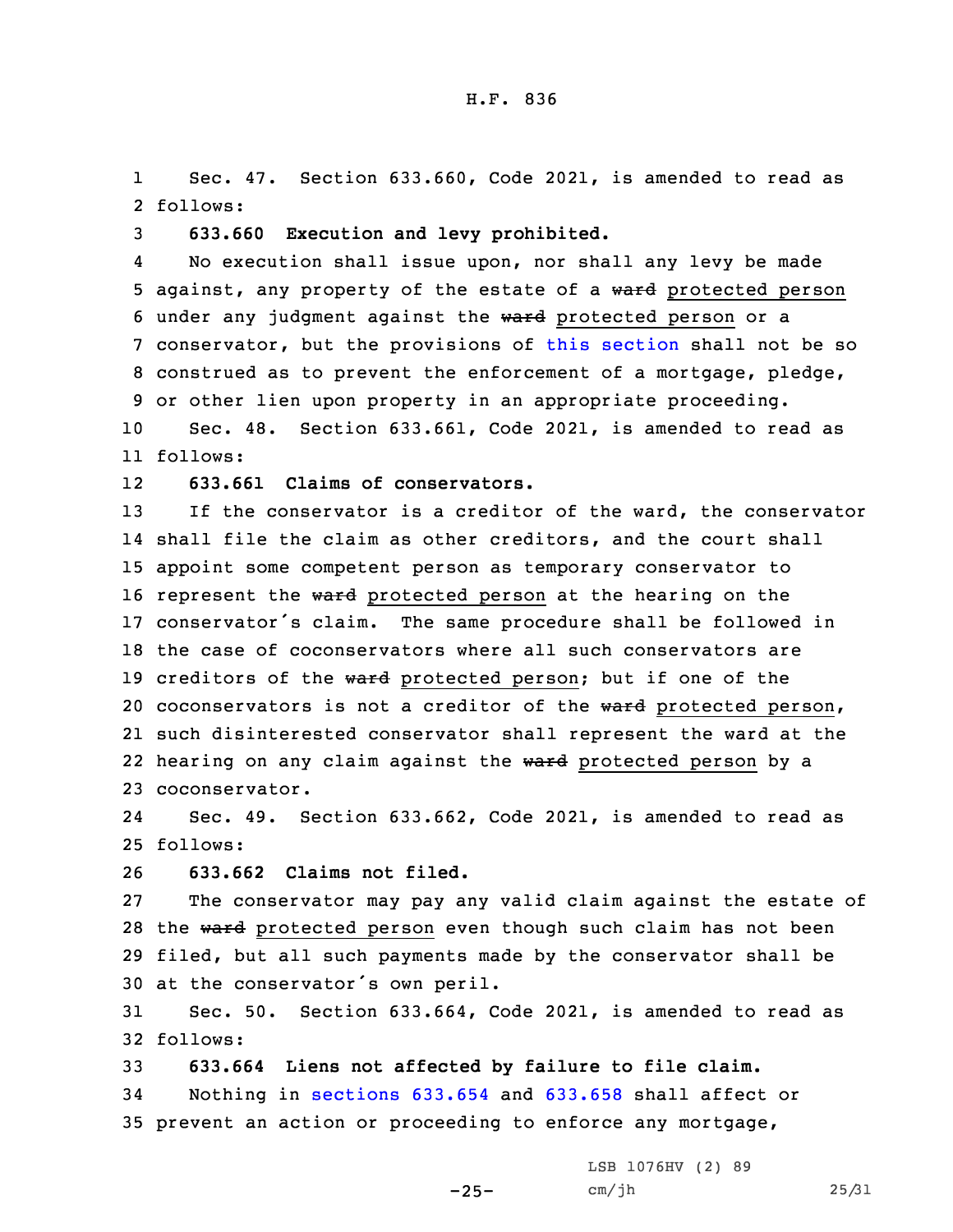1 pledge, or other lien upon the property of the ward protected 2 person.

3 Sec. 51. Section 633.665, Code 2021, is amended to read as 4 follows:

5 **633.665 Separate actions and claims.**

6 1. Any action pending against the ward protected person at the time the conservator is appointed shall also be considered <sup>a</sup> claim filed in the conservatorship if notice of substitution is served on the conservator as defendant and <sup>a</sup> duplicate of the proof of service of notice of such proceeding is filed in the conservatorship proceeding.

12 2. <sup>A</sup> separate action based on <sup>a</sup> debt or other liability 13 of the ward protected person may be commenced against the conservator in lieu of filing <sup>a</sup> claim in the conservatorship. Such an action shall be commenced by serving an original notice on the conservator and filing <sup>a</sup> duplicate of the proof of service of notice of such proceeding in the conservatorship proceeding. Such an action shall also be considered <sup>a</sup> claim filed in the conservatorship. Such an action may be commenced only in <sup>a</sup> county where the venue would have been proper if there were no conservatorship and the action had been commenced 22 against the ward protected person.

23 Sec. 52. Section 633.667, Code 2021, is amended to read as 24 follows:

25 **633.667 Payment of claims in insolvent conservatorships.**

 When it appears that the assets in <sup>a</sup> conservatorship are insufficient to pay in full all the claims against such conservatorship, the conservator shall report such matter to the court, and the court shall, upon hearing, with notice to all persons who have filed claims in the conservatorship, make an order for the pro rata payment of claims giving claimants 32 the same priority, if any, as they would have if the  $w$ ard protected person were not under conservatorship.

34 Sec. 53. Section 633.668, Code 2021, is amended to read as 35 follows:

 $-26-$ 

LSB 1076HV (2) 89 cm/jh 26/31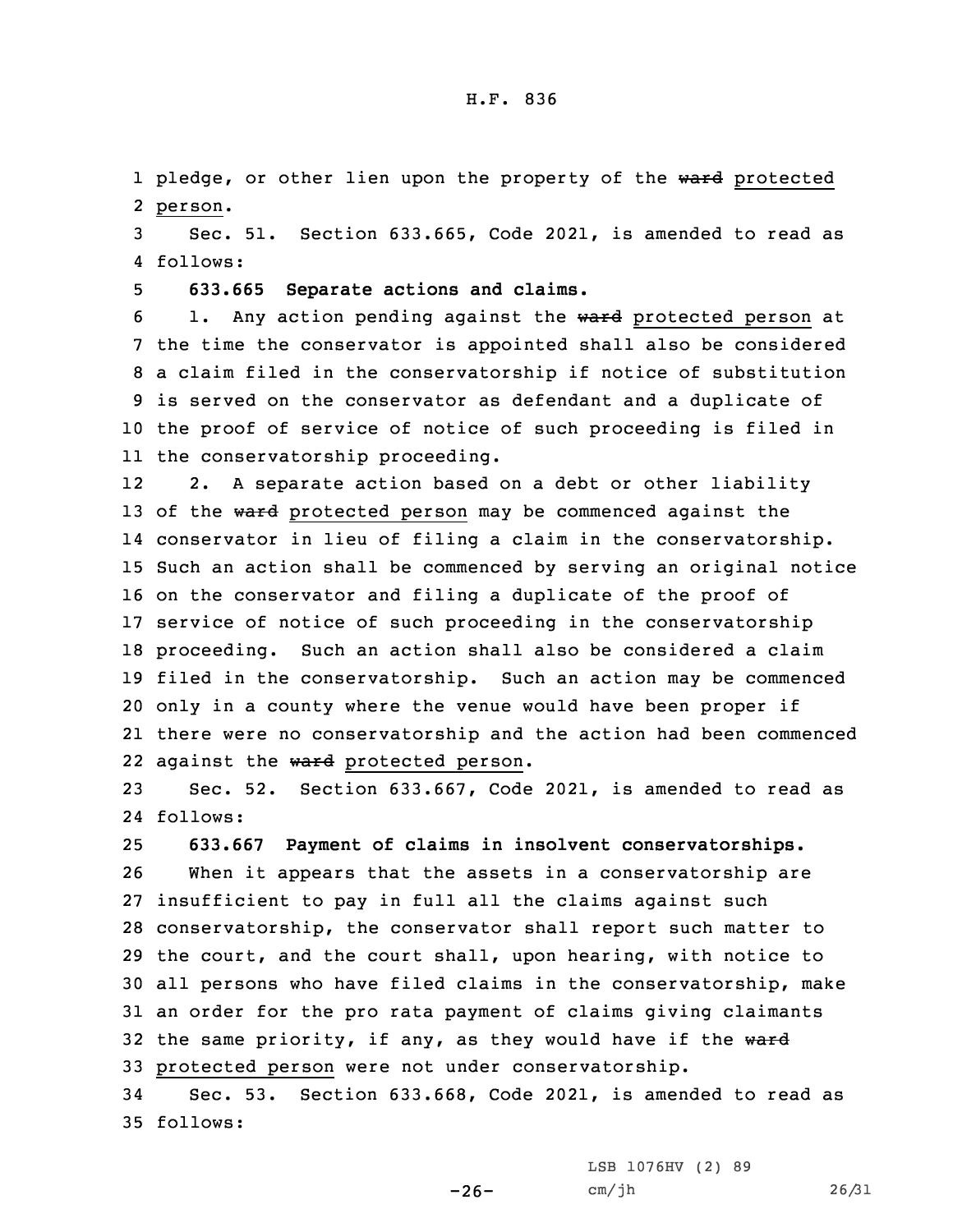#### 1**633.668 Conservator may make gifts.**

2 For good cause shown and under order of court, <sup>a</sup> conservator 3 may make gifts on behalf of the ward protected person out of 4 the assets under <sup>a</sup> conservatorship to persons or religious, 5 educational, scientific, charitable, or other nonprofit 6 organizations to whom or to which such gifts were regularly 7 made prior to the commencement of the conservatorship, or on 8 a showing to the court that such gifts would benefit the ward 9 protected person or the ward's protected person's estate from 10 the standpoint of income, gift, estate or inheritance taxes. 11 The making of gifts out of the assets must not foreseeably 12 impair the ability to provide adequately for the best interests 13 of the ward protected person.

14 Sec. 54. Section 633.673, Code 2021, is amended to read as 15 follows:

16 **633.673 Court costs in guardianships.**

17 The ward protected person or the ward's protected person's estate shall be charged with the court costs of <sup>a</sup> ward's guardianship, including the guardian's fees and the fees of the attorney for the guardian. The court may, upon application, enter an order waiving payment of the court costs in indigent 22 cases. However, if the ward protected person or ward's protected person's estate becomes financially capable of paying any waived costs, the costs shall be paid immediately. Sec. 55. Section 633.676, Code 2021, is amended to read as

26 follows:

## 27 **633.676 Assets exhausted.**

28 At any time that the assets of the ward's protected person's estate do not exceed the amount of the charges and claims against it, the court may direct the conservator to proceed to terminate the conservatorship.

32 Sec. 56. Section 633.677, Code 2021, is amended to read as 33 follows:

34 **633.677 Accounting to ward protected person —— notice.** 35 Upon the termination of <sup>a</sup> conservatorship, the conservator

-27-

LSB 1076HV (2) 89 cm/jh 27/31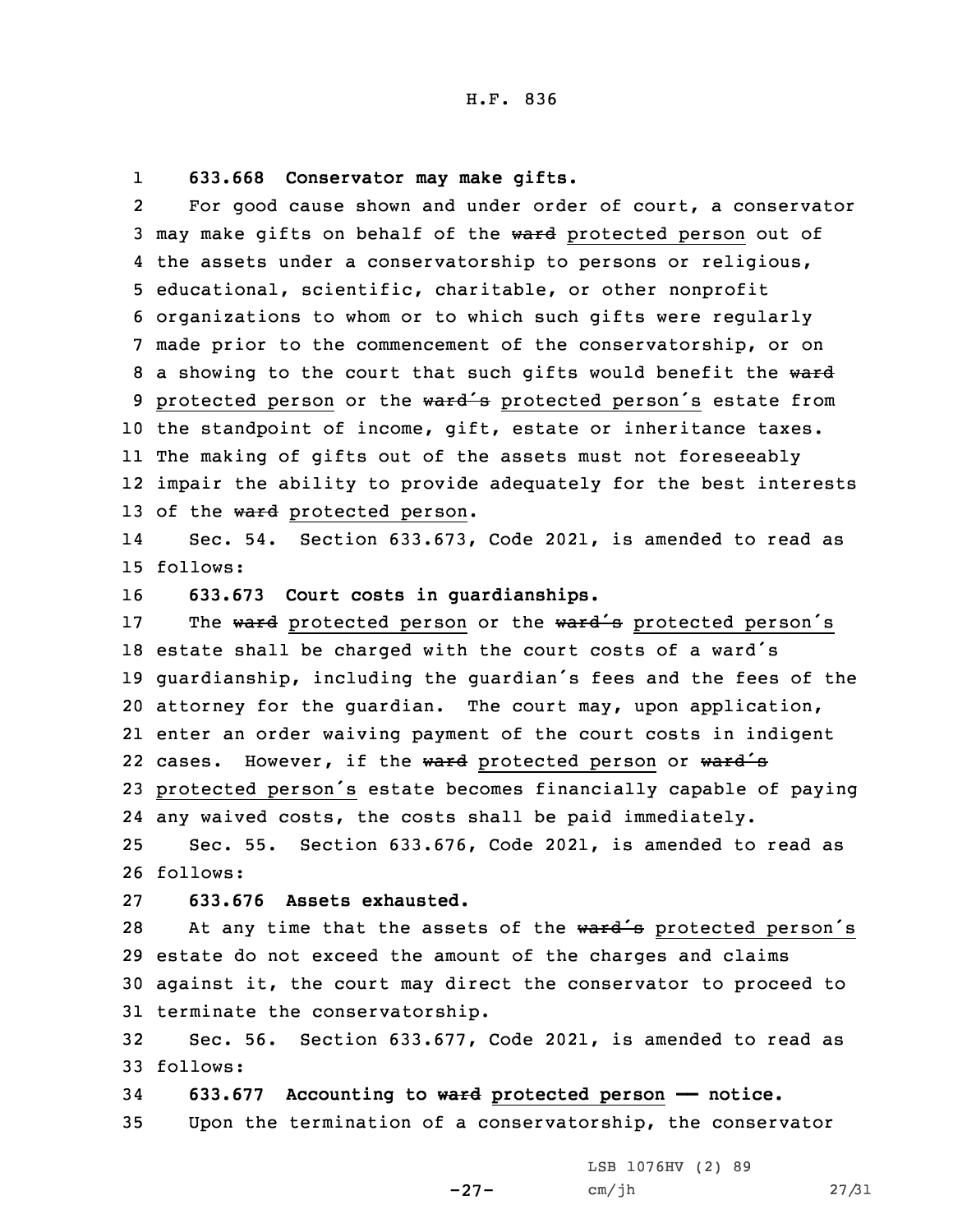H.F. 836

 shall pay the costs of administration and shall render <sup>a</sup> full 2 and complete accounting to the ward protected person or the 3 ward's protected person's personal representative and to the court. Notice of the final report of <sup>a</sup> conservator shall be 5 served on the ward protected person or the ward's protected person's personal representative, in accordance with section 633.40, unless notice is waived. An order prescribing notice may be made before or after the filing of the final report. Sec. 57. Section 633.681, Code 2021, is amended to read as

10 follows:

11

**633.681 Assets of minor ward protected person exhausted.**

12When the assets of a minor  $\text{ward}'\text{s}$  protected person's conservatorship are exhausted or consist of personal property only of an aggregate value not in excess of twenty-five thousand dollars, the court, upon application or upon its own motion, may terminate the conservatorship. The order for termination shall direct the conservator to deliver any property remaining after the payment of allowed claims and expenses of administration to <sup>a</sup> custodian under any uniform transfers to minors Act. Such delivery shall have the same 21 force and effect as if delivery had been made to the <del>ward</del> protected person after attaining majority.

23 Sec. 58. Section 633.682, Code 2021, is amended to read as 24 follows:

25 **633.682 Discharge of conservator and release of bond.**

 Upon settlement of the final accounting of <sup>a</sup> conservator, 27 and upon determining that the property of the ward protected person has been delivered to the person or persons lawfully entitled thereto, the court shall discharge the conservator and exonerate the surety on the conservator's bond.

31 EXPLANATION

32 **The inclusion of this explanation does not constitute agreement with** <sup>33</sup> **the explanation's substance by the members of the general assembly.**

 $-28-$ 

34 This bill relates to the administration of adult 35 guardianships and adult and minor conservatorships.

> LSB 1076HV (2) 89 cm/jh 28/31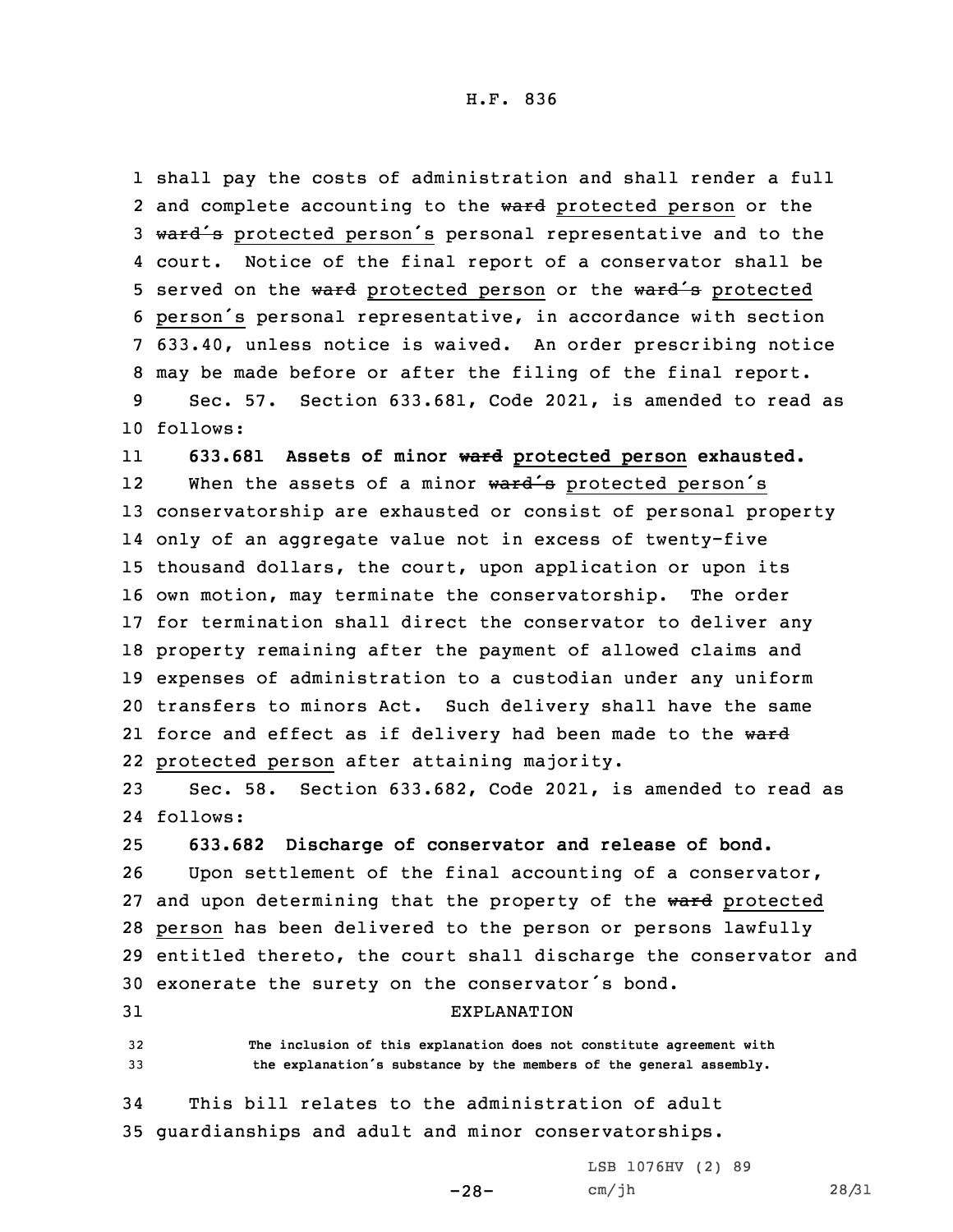1 The bill strikes <sup>a</sup> reference to "without prior court 2 approval" in <sup>a</sup> Code section listing powers <sup>a</sup> court may grant 3 to <sup>a</sup> guardian.

4 The bill also directs that the initial verified care plan <sup>5</sup> must include the guardian's plan for applying and receiving 6 funds and benefits for the support of the minor.

 The bill allows <sup>a</sup> district court conducting checks of the dependent adult abuse registry for all proposed guardians and conservators pursuant to Code section 633.564 to have access to dependent adult abuse information other than unfounded dependent adult abuse information.

12 The bill provides that the petition for guardianship shall list the name and address of the following: the respondent, the petitioner and the petitioner's relationship to the respondent, the proposed guardian or conservator and the reason why the person should be selected, and any adult who has had primary care of the respondent or any institution or facility where the respondent resided any time during the six months immediately preceding the filing of the petition. The petition for guardianship shall provide <sup>a</sup> brief description of the respondent's alleged functional limitations that make <sup>a</sup> guardianship necessary.

23 The bill provides that <sup>a</sup> court visitor will be discharged 24 upon the appointment of <sup>a</sup> guardian or conservator unless 25 ordered by the court to continue.

26 The bill provides that the court shall not order <sup>a</sup> 27 professional evaluation of the respondent if the petition is 28 for opening <sup>a</sup> conservatorship for <sup>a</sup> minor.

 The bill changes the requirements of the background checks for <sup>a</sup> proposed guardian. Previously, the proposed guardian could use background checks from the past 12 months prior to filing the petition. The bill changes that time frame to six months and adds that the background check needs to have been provided to the court.

35 The court may share the results of the background checks

-29-

LSB 1076HV (2) 89 cm/jh 29/31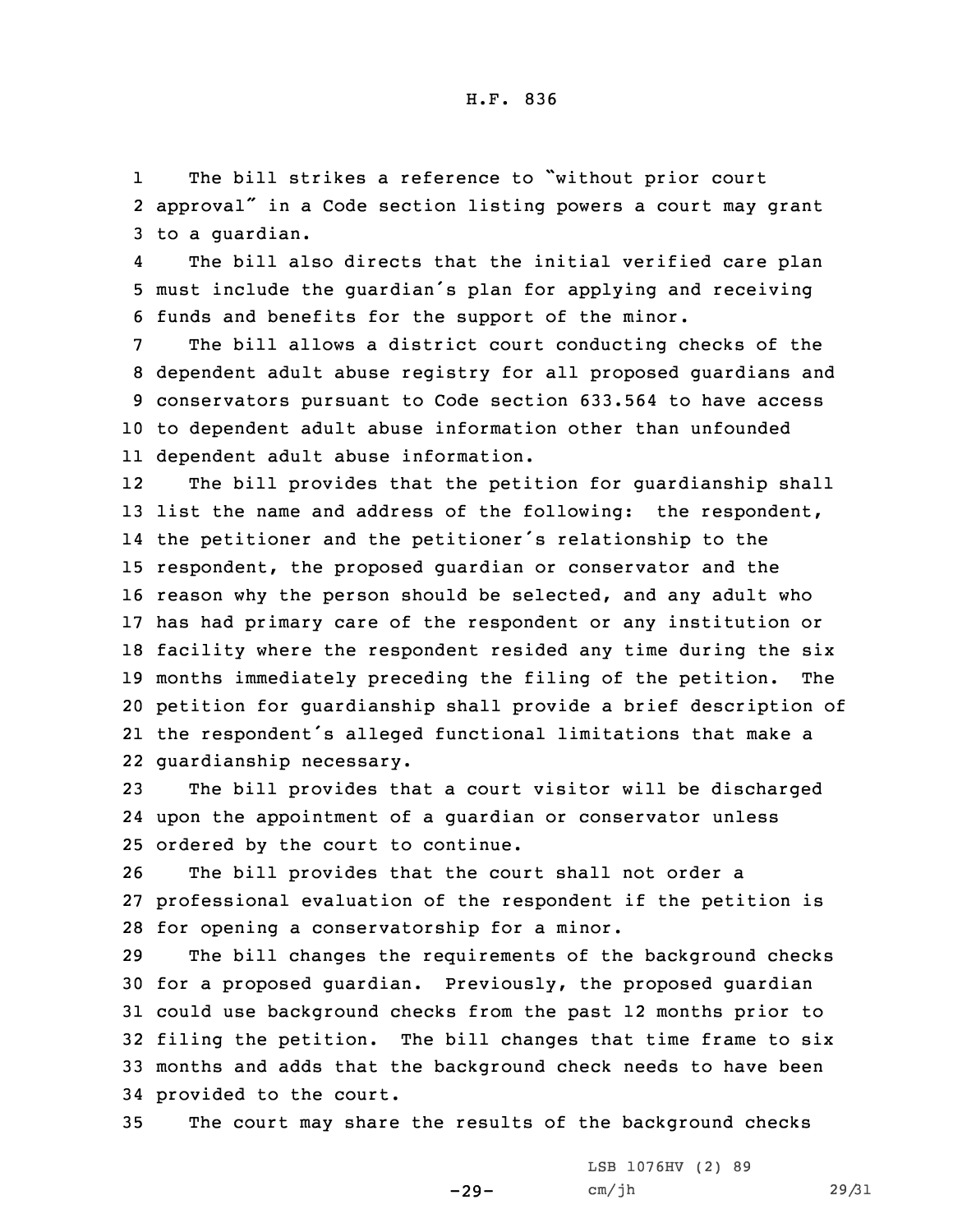with the respondent, the respondent's attorney, the protected person's attorney, and the proposed guardian or conservator. The bill provides that <sup>a</sup> person authorized under Code section 633.556 (petition for appointment of guardian or conservator for an adult) or Code section 633.557 (petition for appointment of <sup>a</sup> conservator for <sup>a</sup> minor) file an emergency appointment of temporary guardian or conservatorship petition. The application shall include the name and address of the respondent, the petitioner and the petitioner's relationship to the respondent, the name and address of the proposed guardian or conservator and the reason the proposed guardian or conservator should be selected, and the names and addresses of any other person who must be named in the petition for appointment pursuant to Code section 633.556 or Code section 633.557. The bill provides that an ex parte order may be entered if the court finds that it is necessary to avoid immediate or irreparable harm to the respondent before <sup>a</sup> hearing with notice to the respondent can be held. The bill enacts new Code section 633.640A, which provides the powers of <sup>a</sup> conservator upon appointment. The bill provides that an order appointing <sup>a</sup> conservator shall state the basis for the conservatorship, and upon appointment the conservator may exercise the powers relating to all fiduciaries, unless expressly modified by the court, without prior court approval. These powers include but are not limited to the following: making written requests for the purpose of obtaining the property of the protected person or obtaining information about the property of the protected person; designating and employing an attorney to assist in the administration of the estate of the protected person; holding investments in the name of <sup>a</sup> bank or trustee company; and requiring <sup>a</sup> bank to show ownership of investments held in nominee name and keep them separate from the assets of the bank. The bill further provides that until the conservator files and the court approves an initial financial management

> LSB 1076HV (2) 89 cm/jh 30/31

-30-